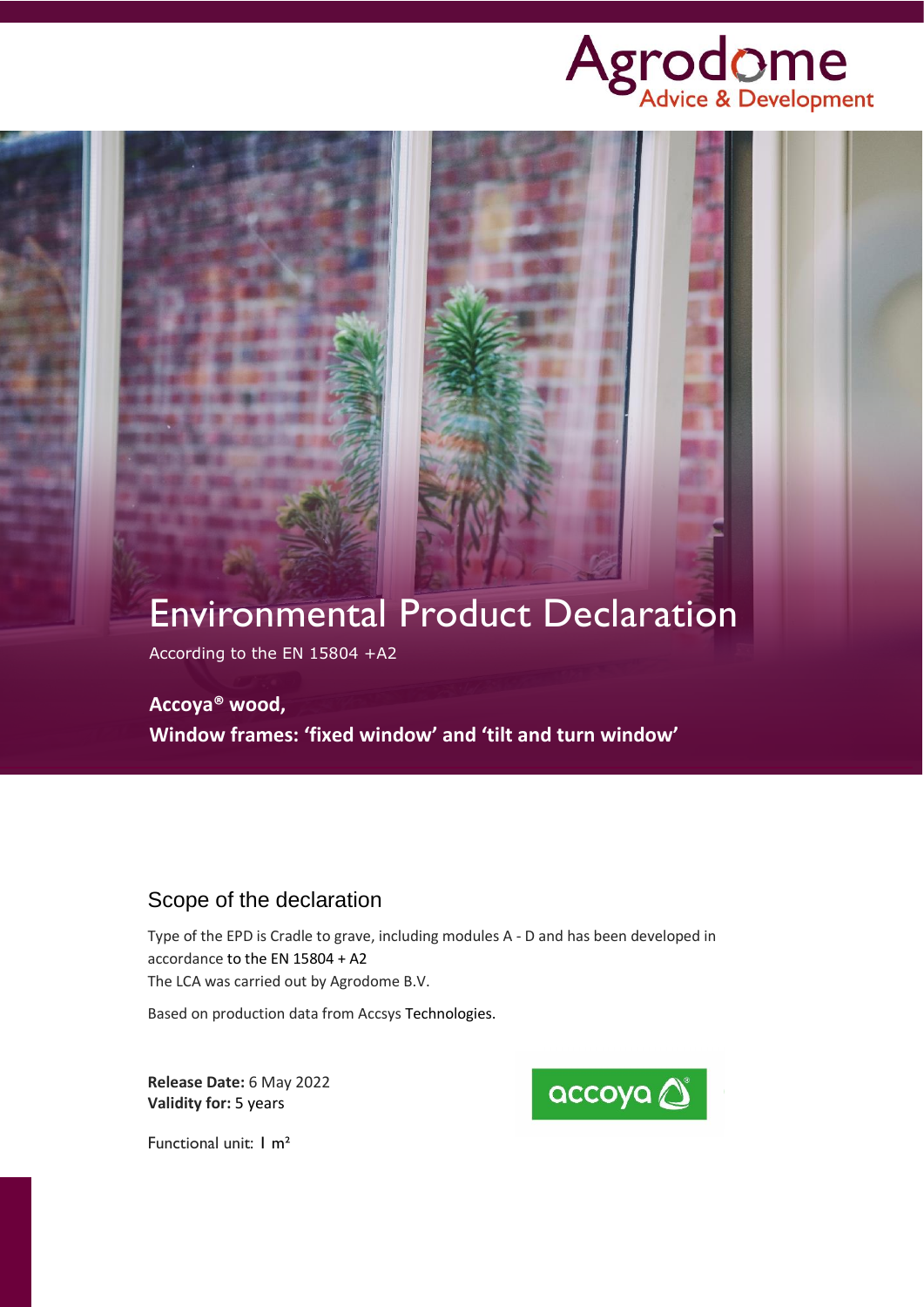

### Goal and Target Group

### Goal

This declaration covers the environmental effects throughout the lifetime of the product Accoya® window frames 'fixed' and 'tilt and turn'.

# **Target audience**

The EPD can be used for building or building part level assessments by designers, architects, constructors, developers, etc. The EPD is made business-to-business communication and can be used for business-toconsumer communication purposes. The background EPD report is third party verified.

#### Product description

Accsys is the company that produces Accoya® wood. Accoya® is produced from a patented process called acetylation. Accoya® is extremely dimensionally stable and durable. In this study we focus on Accoya® made from Radiata Pine (species). This wood is sourced from sustainably managed forests in New Zealand. The wood is acetylated at Accsys' manufacturing site in Arnhem, the Netherlands. Accoya® is sold for a variety of applications, which includes outdoor applications.

The LCA calculations are made for:

- Accoya® fixed window frame
- Accoya® tilt and turn window frame

The dimensions of the window frames are based upon the standards as prescribed in the Product Category Rules (PCR) for window frames (EN 17213). The approach for the calculations of these window frames differs from the calculations done in 2016 by Agrodome. The biggest differences are the dimensions used of the frames, which are now based on the PCR for window frames.

# *Accoya® window frame*

The Accoya® wood window frame is made from Radiata Pine grown in New Zealand and is certified as FSC® mix (minimum 70% FSC® and the remainder as controlled wood). The sawn wood is transported to Arnhem where it is acetylated. The acetylation process increases the stability and reduces the impact of natural elements significantly. Warranties are provided up to 50 years above ground and 25 years in ground or fresh water, with a service life of 60 years. However, in practice the lifespan of Accoya® window frames can be expected to be between 77 to 90 years (research source: Heriot Watt University). During acetylation, the hydroxyl groups within the wood are replaced by acetyl groups, which are more chemically stable and attract less moisture. Very little acetic anhydride or acetic acid (the co product from acetylation) residue is present in the final product (<0.5%), making Accoya<sup>®</sup> a non-toxic product, therefore the wood can be treated like unmodified wood and is able to be burned for biomass at the end of life.

The acetylation process permeates the very core of the product, and as such, Accoya® can be used and created in various dimensions, depending on the application and demands of the end-user. Partners of Accoya® can make profiles for window frames, decking, cladding, etc. It is possible with a finger joint technique to increase the dimensions of the beam. It is recommended to use stainless steel fasteners in accordance with EN 10088-1, for example fasteners made of A2 or A4 stainless steel.

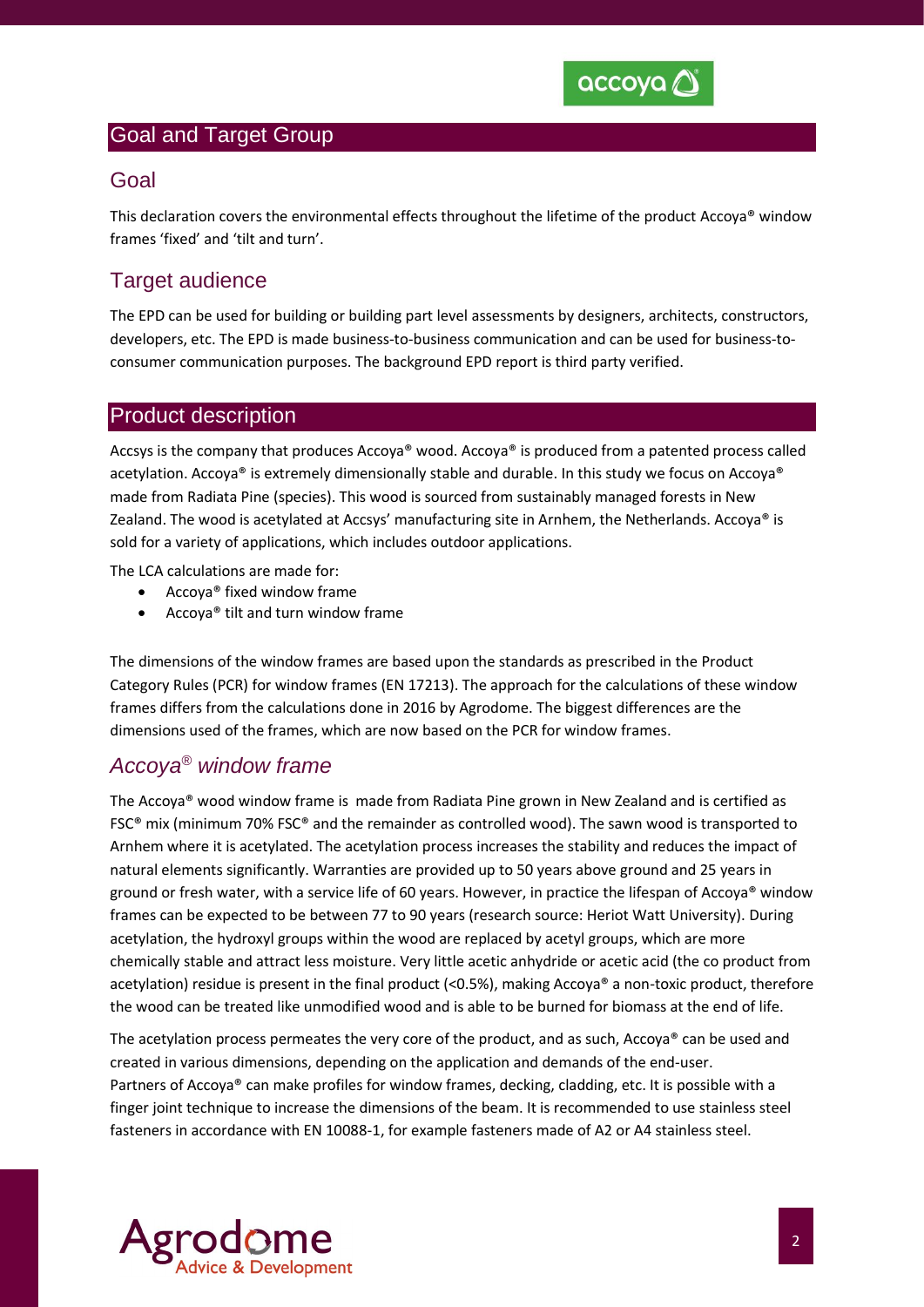

# *Fixed window frame*

Frames of this type are used in almost all buildings. The Accoya® window frame fixed consists of a prefabricated wooden (Accoya®) built-in window frame with an opening for glazing. This type is used in rooms where light entry is desired, but where no air supply is necessary. It may also be used in combination with window frames where parts can be opened.

The studied window frame 'fixed' has the following external dimension of 1230mmx1480mm with an opening of 1147mmx1377mm. This window frame weights 27,1 kg in total.

### *Tilt and turn window frame*

Frames of this type are used in almost all buildings. The Accoya® tilt and turn window frame consists of a prefabricated solid wooden built-in window frame with a window that is equipped with swivel window fittings so that it is possible to open the window part and leave it open in a fixed position. These types of windows are used in areas where, in addition to the entry of light, the flow of air is desired, such as bedrooms, kitchens, living areas, etc.

The studied window frame 'tilt and turn' has the following external dimension of 1230mmx1480mm with an opening of 1041mmx1271mm. This window frame weighs 48,3 kg in total.

#### **Composition Accoya®, window frame 'fixed'**

| Material                 | Share |
|--------------------------|-------|
| Accoya <sup>®</sup> wood | 98%   |
| Paint, glue              | 2%    |

#### **Composition Accoya®, window frame 'tilt and turn'**

| Material                 | Share |
|--------------------------|-------|
| Accoya <sup>®</sup> wood | 98%   |
| Paint, glue              | 2 %   |

#### Technical data Accoya® wood

| Durability                           | Class I (EN 350)                                                       |
|--------------------------------------|------------------------------------------------------------------------|
| Density                              | average 515 kg / $m3$ , on delivery                                    |
| Fire resistance class                | C (ASTM E84); D (EN14915)                                              |
| Heat transfer $(\lambda)$            | $0,12$ W/m·K (EN 12667)                                                |
| Bending strenght                     | 40 N/mm <sup>2</sup> (EN 408)                                          |
| Flexibility                          | 8800 N/mm <sup>2</sup> (EN 408)                                        |
| Hardness (Janka)<br>Harness (Brinel) | side 4100 N, end grain 6600 N (ASTM D143)<br>$2,4$ kgf/mm <sup>2</sup> |

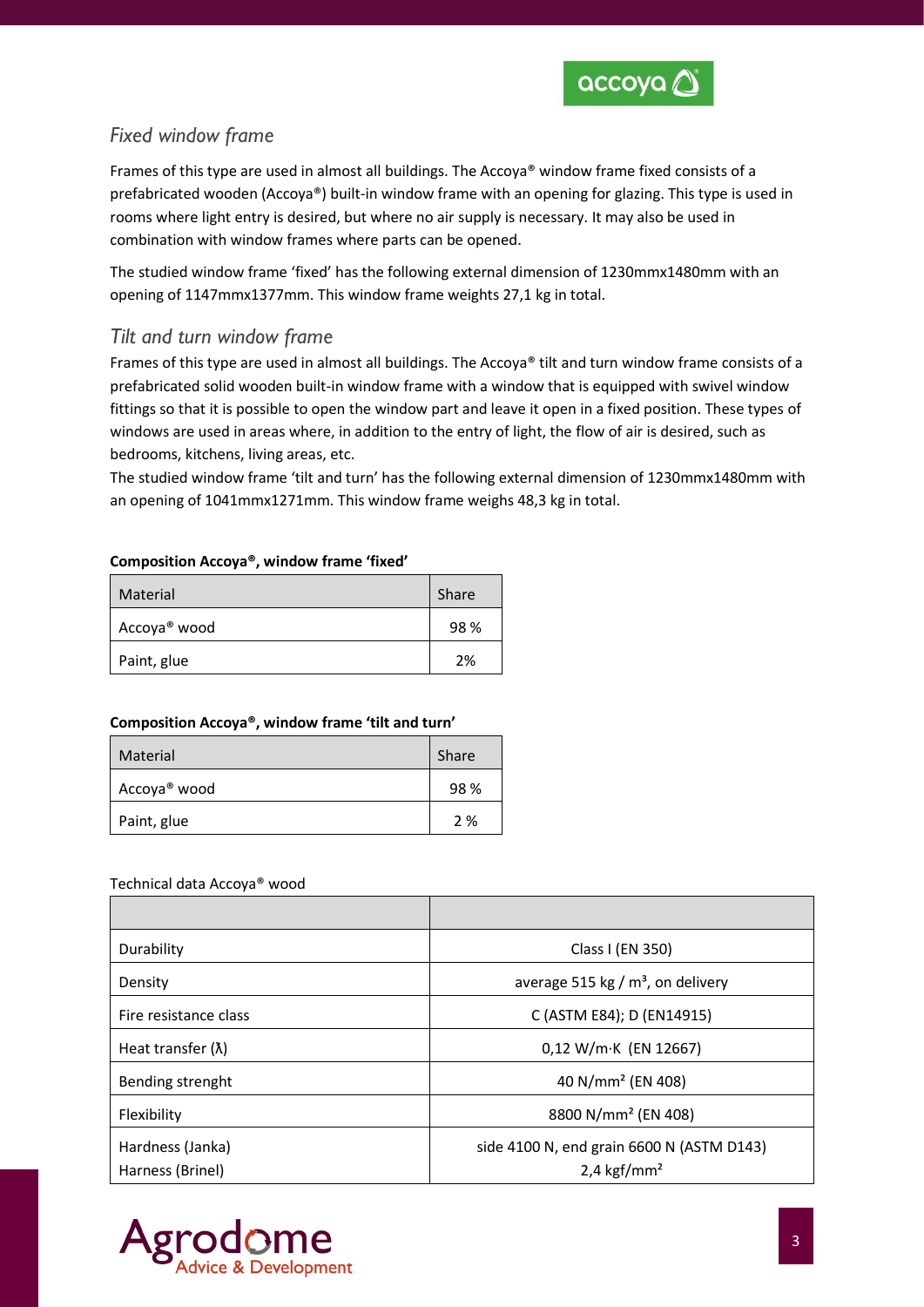

| Shrink (wet to 65% RH at 20 °C) | Radial 0.4% Tangential 0.8%            |
|---------------------------------|----------------------------------------|
| Shrink (wet to oven dry)        | Radial 0.7% Tangential 1.5%            |
| Equilibrium moisture content    | 3 - 5% at 65% relative humidity, 20 °C |

### LCA calculation rules

### Functional unit

# *Accoya® fixed window frame*

Accoya® window frame made of acetylated Radiata Pine, originating from sustainably managed forests, painted, with a lifespan of 60 years, dimensions: 1230mmx1480mm with opening 1147mmx1377mm, expressed in 1 m²

| l Name          | Value                | Unit        |
|-----------------|----------------------|-------------|
| Functional unit | $1,00 \, \text{m}^2$ |             |
| Weight          |                      | 15,05 kg/FU |

# *Accoya® tilt and turn window frame*

Accoya® window frame made of acetylated Radiata pine, originating from sustainably managed forests, painted, with a lifespan of 60 years, dimensions: 1230mmx1480mm with an opening 1041mmx1271mm, expressed in 1 m²

| <b>Name</b>     | Value                | Unit         |
|-----------------|----------------------|--------------|
| Functional unit | $1,00 \, \text{m}^2$ |              |
| Weight          |                      | $26,5$ kg/FU |

# Reference Service Life

The service life is determined according to EN-350 in relation to the specified use-classes (NEN-EN 335). The durability translates to an expected service life of 60 years. It has a class 1 durability according to EN 350-1 (= highest durability class) and is exceptionally dimensional stable. Therefore, in practice, the lifespan of the Accoya® window frames can be expected to be between 77 to 90 years (research source: Heriot Watt University).

There is no post-consumer take-back program. Considering the longevity of Accoya®, the company has not been in existence long enough for this type of initiative. Accsys has a pre-consumer offcuts take-back reclamation scheme in place, which collects offcuts to be reprocessed into Tricoya® wood chips. This takeback is not included in the study results.

### Biogenic carbon storage

Biogenic carbon storage during the lifetime of Accoya® window frames is calculated according to the EN16449, and with 1 kg biogenic carbon as equivalent to 44/12 kg of CO2:

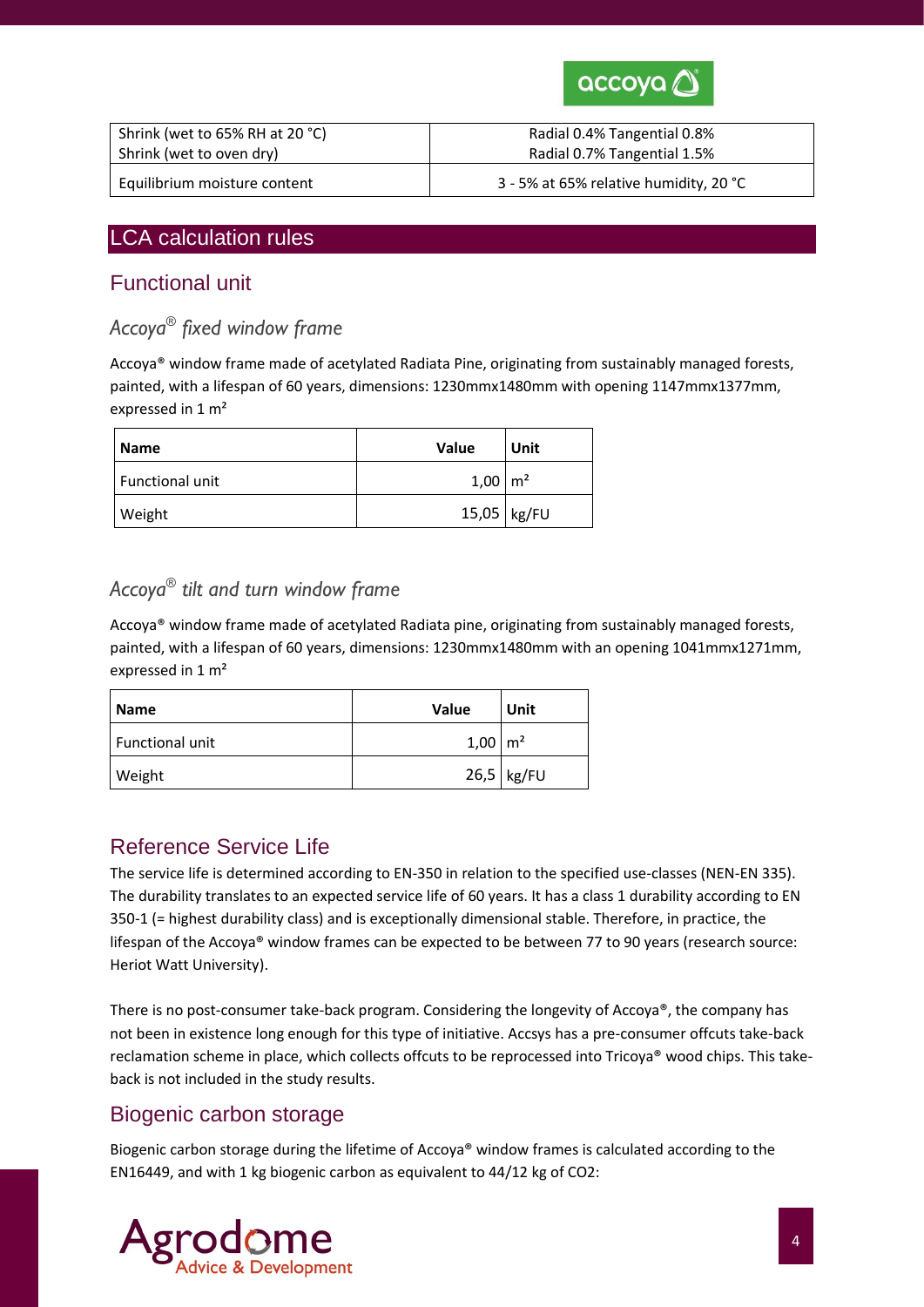

Window frame fixed; 22,87 kg CO2eq/m<sup>2</sup> = 6,24 Kg C/m<sup>2</sup> Window frame tilt and turn: 40,46 kg  $CO<sub>2</sub>$ eq/m<sup>2</sup> = 11,04 Kg C/m<sup>2</sup>

### **Comparability**

A comparison or evaluation of EPD data is only possible if all datasets have been made in accordance with EN 15804 and the same product-related standard properties and modules have been taken into account.

### System boundaries

The LCA study was created for "Cradle to Grave" according to the modules below and are the basis for calculations or can be used for further calculations. All declared values relate to the specified functional unit. According to the European standard EN 15804 +A2.

The environmental performance of building materials is categorized in four modules corresponding to different lifecycle phases in the building material; Modules A (production of materials and construction), B (use phase), C (end-of-life phase of the building) and D (loads and benefits outside the system boundary).

|                  | Product stage |                |           | Construction<br>installation<br>stage |           |             |                | Use stage   |                |                              |                             |                               | End of life stage |                     |                | Beyond the<br>system<br>boundaries     |
|------------------|---------------|----------------|-----------|---------------------------------------|-----------|-------------|----------------|-------------|----------------|------------------------------|-----------------------------|-------------------------------|-------------------|---------------------|----------------|----------------------------------------|
| materials<br>Raw | Transport     | Manufacturing  | Transport | installation<br>stage<br>Construction | Use       | Maintenance | Repair         | Replacement | Refurbishment  | 9su<br>energy<br>Operational | use<br>water<br>Operational | De-construction<br>damolition | Transport         | processing<br>Waste | Disposal       | Recycling-potential<br>Reuse-Recovery- |
| A <sub>1</sub>   | A2            | A <sub>3</sub> | A4        | A <sub>5</sub>                        | <b>B1</b> | <b>B2</b>   | B <sub>3</sub> | <b>B4</b>   | B <sub>5</sub> | B <sub>6</sub>               | <b>B7</b>                   | C <sub>1</sub>                | C <sub>2</sub>    | C <sub>3</sub>      | C <sub>4</sub> | D                                      |
| ⊠                | ⊠             | ⊠              | ×         | ⊠                                     | ⊠         | ⊠           | ⊠              | ⊠           | ⊠              | □                            | П                           | X                             | ⊠                 | ⊠                   | ×              | ⊠                                      |

For Accoya® window frames, all the modules A1 - D have been examined, except B6 and B7.

### Allocations

There are no allocations for the production of the window frames.

The allocation of the basic ingredient Accoya<sup>®</sup> wood is reported in the background report for generic Accoya® wood (2022) and is taken into account in the calculations.

#### Production process

The production process of Accoya® window frame is summarized in the flowchart. This flowchart includes the entire process from the base material to the waste phase.

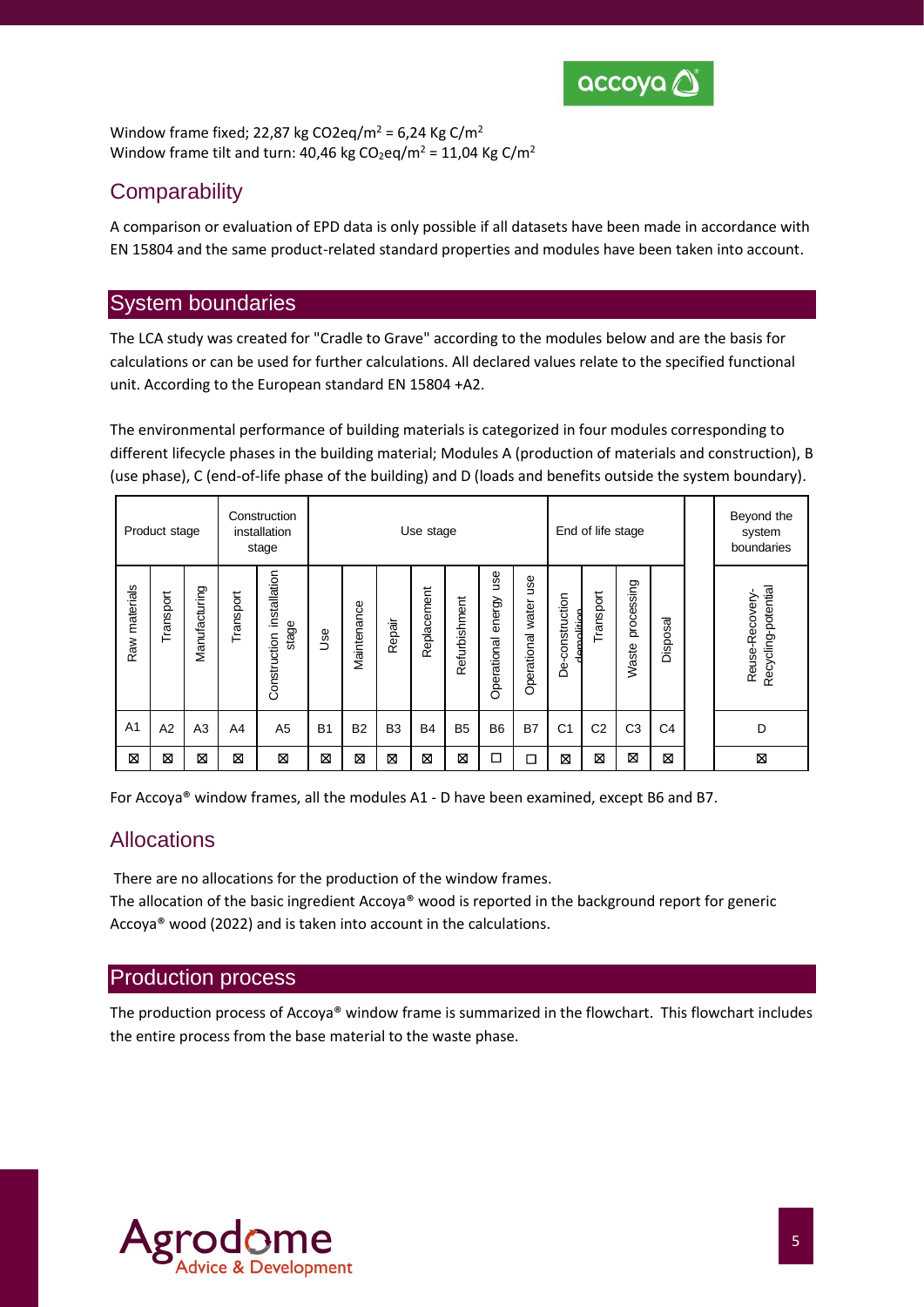

Flowchart for the Accoya® 'fixed window' and 'turn and tilt window'.



# Explanation Flowchart and Life Cycle per phase

### *Production phase (A1-3)*

The Accoya® wood is produced in Arnhem (NL) with Radiata pine from New Zealand. In Arnhem the wood is acetylated. Next, the Accoya® planks are transported to the production site, where it is planed, profiled and cut if needed. The window frame profiles are assembled and glued together. The frames are painted and stored at the factory.

### *Construction process phase (A4-5)*

#### **Transport to the construction site (A4)**

For the transport to the construction site calculated values are taken. These calculated values are based upon the market share in volumes for the European market. The calculation is made as the average

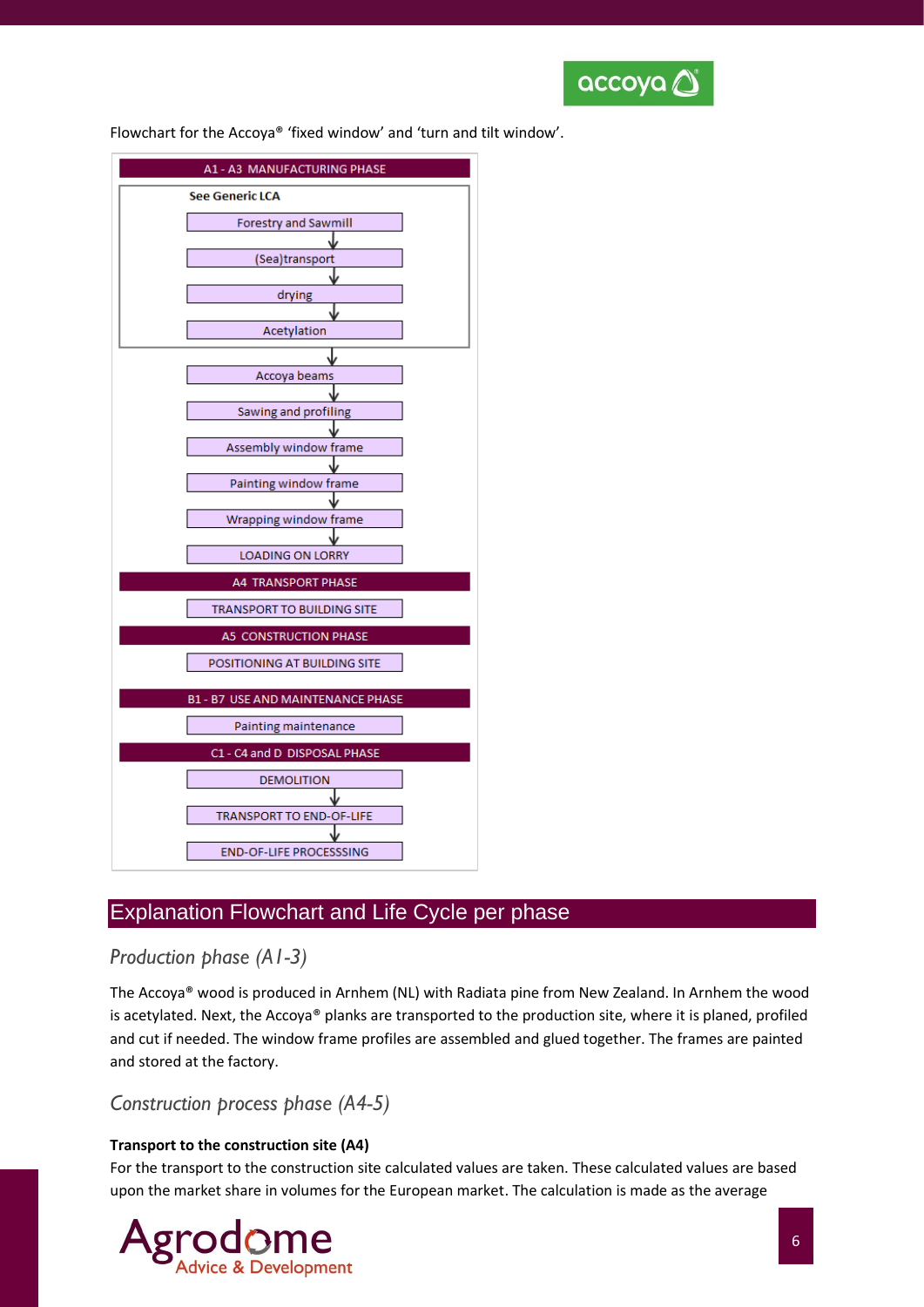

weighted transport distance from factory to the building site. The average distance is 539,30 km (based upon 96% of the transports). The transport to the construction site is assumed to be empty return, default value. For the process 'Transport, freight, lorry >32 metric ton, euro5 {RER}| market for transport, freight, lorry >32 metric ton, EURO5 | Cut-off, U' is used.

#### **Processing and construction on the construction site (A5)**

On the construction site the Accoya® window frame is placed in position and fixed with stainless steel screws than made airtight with foil and polyurethane expanding foam. For the construction of the window frames only (electric) hand tools are used. The calculation is made including 4% loss on the building site, based upon information from Accsys.

#### *Use phase (B1-7)*

The window frames made from Accoya® have a lifespan of 75 years when the product is used correctly.

The window frames made from Accoya® wood has a maintenance scheme with 12 year intervals, which is longer than regular interval because Accoya® wood has lower maintenance than other materials because of the stable properties of acetylated wood. Maintenance is cleaning, sanding and painting, mainly for aesthetic reasons. The Accoya® products do not releases emissions during use.

### *End-of-life phase (C1-4)*

A number of assumptions have been made for the end-of-life phase:

### *Disassembly and demolition (C1)*

The disassembly and demolition takes place manually.

#### *Transport (C2)*

Transport phase assumptions: 50 km to sorting installation and 100 km from demolition or sorting location to processing location. For the process 'Transport, freight, lorry >32 metric ton, euro5 {RER}| market for transport, freight, lorry >32 metric ton, EURO5 | Cut-off, U' is used.

#### *Waste treatment (C3-C4)*

A weighted calculation, based upon European market shares (volume based) is used for the waste scenario:

Accoya<sup>®</sup> wood -: 27% landfill, 67% incineration and 6% recycling-

Screws: 99% recycling, 1% landfill

Foil: 85% incinerations, 10% landfill and 5% recycling

Expanding foam: 100% landfill

#### *Benefits and loads outside the system boundary (D)*

The benefits and loads outside the system boundary relate to combustion in which energy use is avoided. The recycling and reuse of the attachment is also part of the benefits and loads outside the system boundary. The calculated efficiency of heat and electricity recovery from waste material is 25,56% for heat and 13% for electricity, as average for Europe.

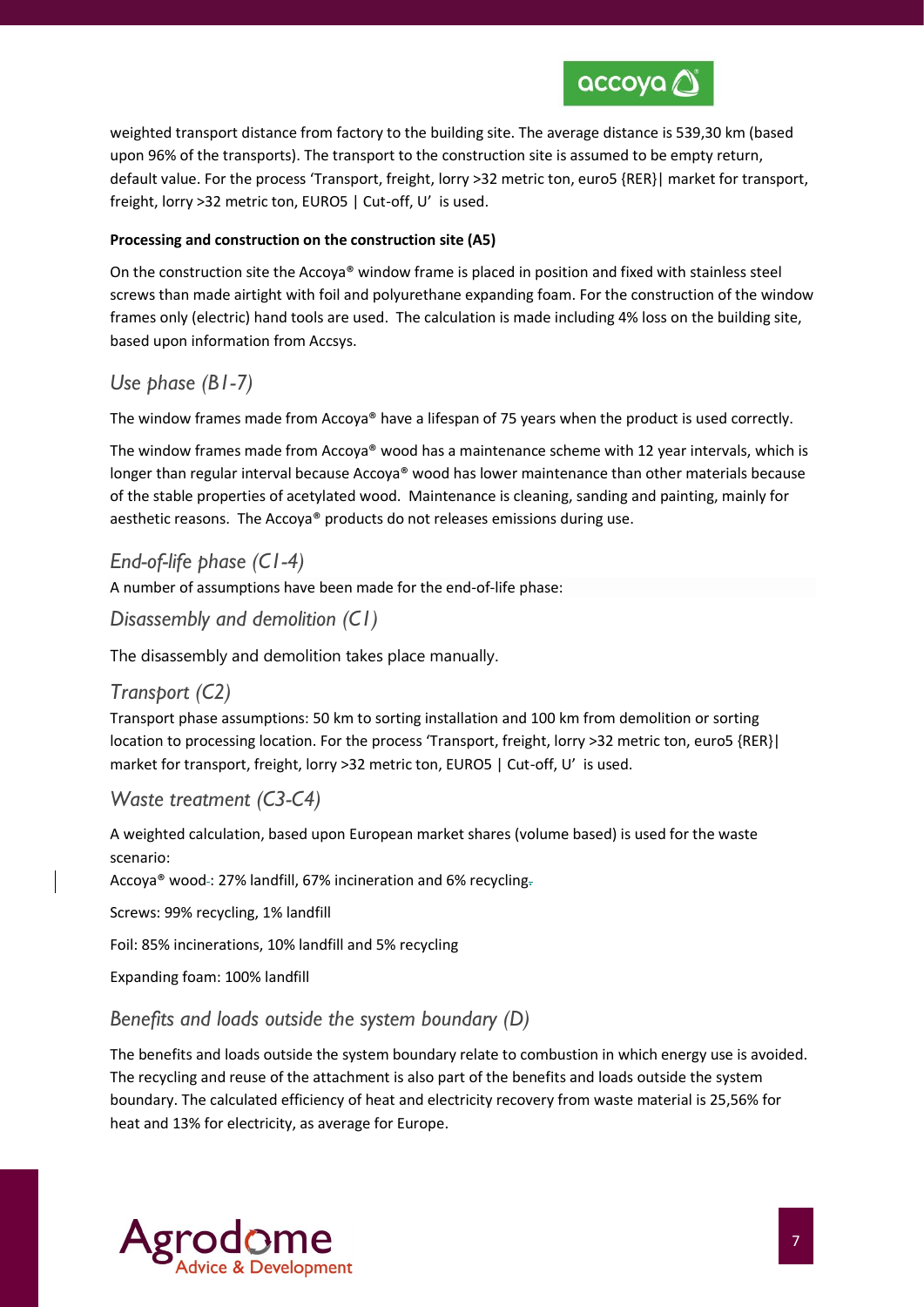

# LCA results

| Core Environmental Indicators per FU (1 m <sup>2</sup> ) EN 15804 + amendment A2, Accoya® window frame 'fixed' |  |  |  |  |  |  |  |
|----------------------------------------------------------------------------------------------------------------|--|--|--|--|--|--|--|
|----------------------------------------------------------------------------------------------------------------|--|--|--|--|--|--|--|

|                                           | Production                     |                        |                                                                                                             | Construction<br>process stage |                    | Use stage          |                               |                                                                 |                       |                     |                                 |                                        | End-of-life stage                   |                                           |                        |                                     |                              |
|-------------------------------------------|--------------------------------|------------------------|-------------------------------------------------------------------------------------------------------------|-------------------------------|--------------------|--------------------|-------------------------------|-----------------------------------------------------------------|-----------------------|---------------------|---------------------------------|----------------------------------------|-------------------------------------|-------------------------------------------|------------------------|-------------------------------------|------------------------------|
| <b>Potential Environmental</b><br>Impacts | Raw material<br>$\overline{z}$ | Transport<br>$\lambda$ | manufacturing<br>$\overline{a}$                                                                             | Transport<br>$\overline{A}$   | Installation<br>45 | Use<br>$E_{\rm d}$ | Maintenance<br>B <sub>2</sub> | Repair<br>B3                                                    | <b>B4 Replacement</b> | Refurbishment<br>59 | Operational<br>energy use<br>86 | Operational<br>B7 Operati<br>water use | Deconstruction /<br>demolition<br>ರ | Transport<br>S.                           | processing<br>C3 Waste | Disposal<br>S,                      | D Reuse, recovery, recycling |
| CC total<br>(kg CO2 equiv/FU)             |                                |                        | 3,57E+00   5,84E-02   1,22E+01   6,29E-01   1,91E+00   0,00E+00   3,37E-01   0,00E+00   0,00E+00   0,00E+00 |                               |                    |                    |                               |                                                                 |                       |                     | <b>MND</b>                      | <b>MND</b>                             |                                     | 0,00E+00 2,96E-01 1,52E+01 4,08E-01       |                        |                                     | $-1,01E+01$                  |
| CC fossil<br>(kg CO2 equiv/FU)            |                                |                        | 2,28E+01 5,82E-02 9,68E+00 6,28E-01 1,90E+00 0,00E+00 2,86E-01 0,00E+00 0,00E+00 0,00E+00                   |                               |                    |                    |                               |                                                                 |                       |                     | <b>MND</b>                      | <b>MND</b>                             |                                     | 0,00E+00 2,96E-01 5,24E-01 5,73E-02       |                        |                                     | $-1,18E+01$                  |
| CC biogenic<br>(kg CO2 equiv/FU)          |                                |                        | -1,93E+01 1,22E-04 2,47E+00 1,32E-03 5,58E-03 0,00E+00 2,67E-02 0,00E+00 0,00E+00 0,00E+00                  |                               |                    |                    |                               |                                                                 |                       |                     | <b>MND</b>                      | <b>MND</b>                             |                                     |                                           |                        | 0,00E+00 6,20E-04 1,47E+01 3,50E-01 | 1,74E+00                     |
| CC luluc<br>(kg CO2 equiv/FU)             |                                |                        | 1,36E-02   1,62E-05   9,05E-02   1,75E-04   8,73E-04   0,00E+00   2,42E-02   0,00E+00   0,00E+00   0,00E+00 |                               |                    |                    |                               |                                                                 |                       |                     | <b>MND</b>                      | <b>MND</b>                             |                                     | $0.00E+00$ 8.24E-05 4.24E-05 1.96E-05     |                        |                                     | $-1,89E-02$                  |
| ODP<br>(kg CFC 11 equiv/FU)               |                                |                        | 4,29E-06   1,37E-08   4,67E-07   1,47E-07                                                                   |                               |                    |                    |                               | 1,14E-07   0,00E+00   2,70E-08   0,00E+00   0,00E+00   0,00E+00 |                       |                     | <b>MND</b>                      | <b>MND</b>                             |                                     | 0,00E+00 6,94E-08 1,01E-08 1,19E-08       |                        |                                     | $-7,46E-07$                  |
| AP (mol H+ equiv/FU)                      |                                |                        | 1,20E-01 2,41E-04 5,86E-02 2,60E-03 6,62E-03 0,00E+00 3,52E-03 0,00E+00 0,00E+00 0,00E+00                   |                               |                    |                    |                               |                                                                 |                       |                     | <b>MND</b>                      | <b>MND</b>                             |                                     | 0,00E+00   1,22E-03   2,81E-03   3,34E-04 |                        |                                     | $-5,00E-02$                  |
| EP - freshwater<br>(kg P equiv/FU)        |                                |                        | 8,46E-04   4,18E-07   1,28E-03   4,51E-06   6,03E-05   0,00E+00   1,21E-04   0,00E+00   0,00E+00   0,00E+00 |                               |                    |                    |                               |                                                                 |                       |                     | <b>MND</b>                      | <b>MND</b>                             |                                     | 0,00E+00 2,12E-06 2,15E-06 7,90E-07       |                        |                                     | $-9,24E-04$                  |
| $EP$ - marine<br>(kg N equiv/FU)          |                                |                        | 2,56E-02 7,37E-05 7,73E-03 7,94E-04                                                                         |                               |                    |                    |                               | 1,69E-03 0,00E+00 3,66E-04 0,00E+00 0,00E+00 0,00E+00           |                       |                     | <b>MND</b>                      | <b>MND</b>                             |                                     | 0,00E+00 3,74E-04 1,30E-03 3,40E-04       |                        |                                     | $-6,98E-03$                  |

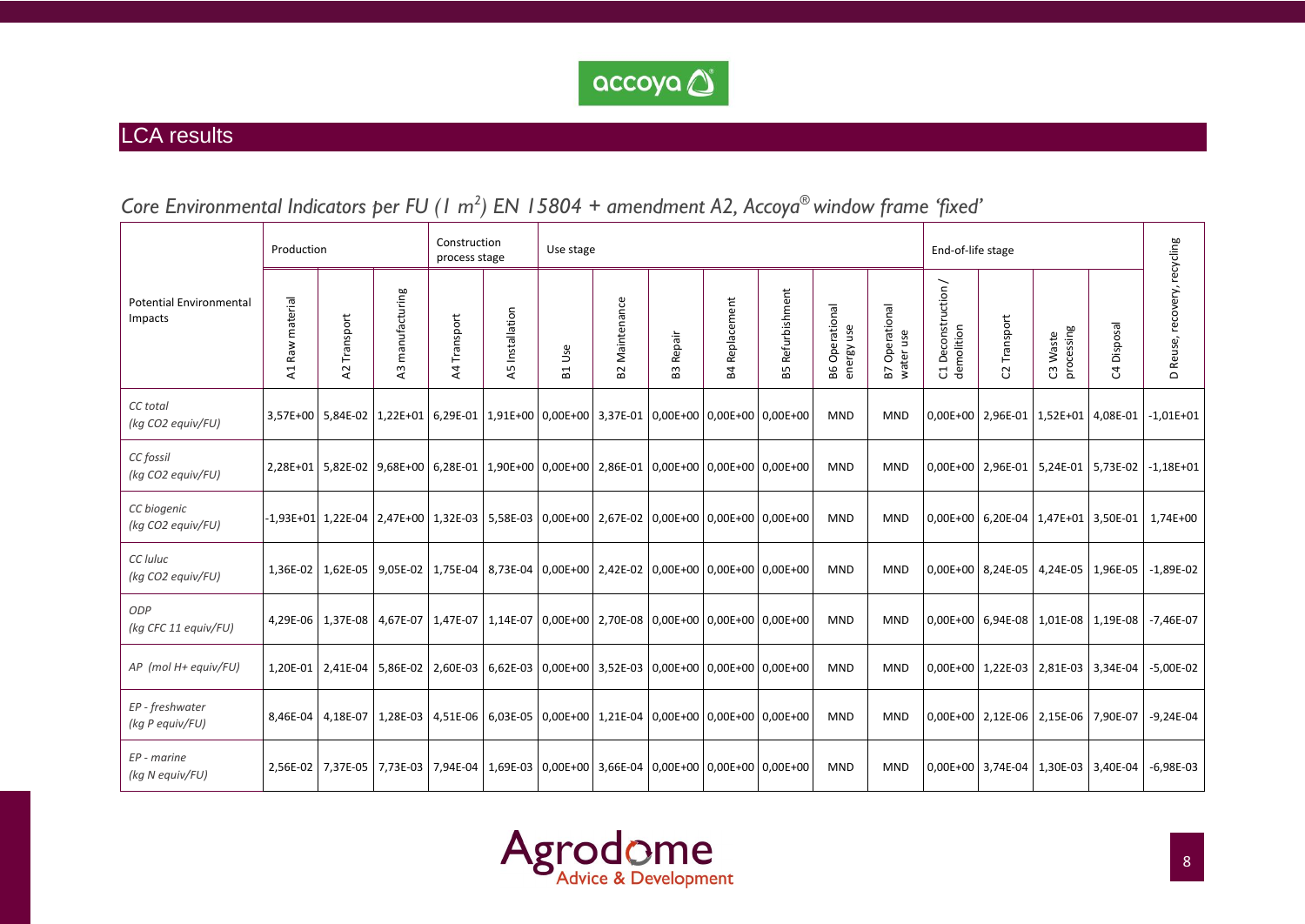

| EP - terrestrial<br>(mol N equiv/FU) |  | 2,77E-01 8,13E-04 8,52E-02 8,76E-03 1,34E-02 0,00E+00 3,07E-03 0,00E+00 0,00E+00 0,00E+00                   |  |  |  | <b>MND</b> | MND        |  |                                     | 0,00E+00   4,13E-03   1,49E-02   1,25E-03   -7,98E-02 |
|--------------------------------------|--|-------------------------------------------------------------------------------------------------------------|--|--|--|------------|------------|--|-------------------------------------|-------------------------------------------------------|
| POCP<br>(kg NMVOC equiv/FU)          |  | 8,66E-02 2,61E-04 2,43E-02 2,81E-03 5,39E-03 0,00E+00 1,13E-03 0,00E+00 0,00E+00 0,00E+00                   |  |  |  | <b>MND</b> | MND        |  |                                     | 0,00E+00   1,32E-03   3,89E-03   4,43E-04   -2,32E-02 |
| ADP Elements (kg Sb<br>equiv/FU)     |  | 2,77E-04   1,37E-07   1,06E-04   1,47E-06   1,55E-05   0,00E+00   4,93E-06   0,00E+00   0,00E+00   0,00E+00 |  |  |  | <b>MND</b> | <b>MND</b> |  | 0,00E+00 6,93E-07 3,00E-07 1,31E-07 | $-2,39E-05$                                           |
| ADP fossil fuels (MJ/FU)             |  | 5,26E+02   9,08E-01   1,92E+02   9,78E+00   2,84E+01   0,00E+00   4,87E+00   0,00E+00   0,00E+00   0,00E+00 |  |  |  | <b>MND</b> | <b>MND</b> |  |                                     | 0,00E+00   4,61E+00   1,02E+00   9,17E-01   -2,25E+02 |
| WDP ( $m3$ water eq<br>deprived /FU) |  | 3,20E+01   2,89E-03   2,91E+00   3,12E-02   9,17E-01   0,00E+00   2,78E-01   0,00E+00   0,00E+00   0,00E+00 |  |  |  | <b>MND</b> | MND        |  |                                     | 0,00E+00   1,47E-02   2,05E-02   3,92E-02   -1,81E+00 |

CC total = Climate Change total; CC fossil = Climate Change fossil; CC biogenic= Climate Change biogenic; CC-luluc = Climate Change land use and land use change; ODP = Ozone Depletion Potential; AP = Acidification Potential for Soil and Water; EP = Eutrophication Potential; POCP = Photochemical Ozone Creation; ADPE = Abiotic Depletion Potential – Elements; ADPF = Abiotic Depletion Potential – Fossil Fuels; WDP = water use (Water (user) deprivation potential, deprivation-weighted water consumption)

# *Additional Environmental Indicators per FU (1 m 2 ) EN 15804 +A2, Accoya® window frame 'fixed'*

| <b>Additional Impact</b><br>Categories | Production               |                           |                                  | Construction<br>process |                                                                                                  | End-of-life stage<br>Use stage |                                   |              |                       |                      |                                                  |                                         |                                                                                  |                          |                           |                   |                                                     |
|----------------------------------------|--------------------------|---------------------------|----------------------------------|-------------------------|--------------------------------------------------------------------------------------------------|--------------------------------|-----------------------------------|--------------|-----------------------|----------------------|--------------------------------------------------|-----------------------------------------|----------------------------------------------------------------------------------|--------------------------|---------------------------|-------------------|-----------------------------------------------------|
|                                        | 흐<br>$\propto$<br>H<br>⋖ | sport<br>ಕ<br>È<br>2<br>⋖ | acturing<br>٤<br>$\overline{A}3$ | por<br>ഄ<br>ത<br>4<br>⋖ | Installation<br>5<br>⋖                                                                           | Use<br>⊣<br>co                 | ance<br>Mainten<br>B <sub>2</sub> | Repair<br>83 | epla<br>$\alpha$<br>≃ | 흐<br>은<br>Refu<br>55 | ationa<br>ပ္တ<br>Φ<br>ငိ<br>Β6<br>$\overline{a}$ | σ<br>ationa<br>use<br>å<br>包<br>ξ<br>В7 | <b>Iction</b><br>Deconstru<br>emolition<br>ರ<br>$\blacksquare$<br>$\circ$ $\sim$ | Transport<br>$\sim$<br>ن | processing<br>Waste<br>ෆී | Disposa<br>4<br>ပ | very.<br>reco <sup>,</sup><br>D Reuse,<br>recycling |
| PM (disease incidence)                 | 5,19E-07                 |                           |                                  |                         | 5,24E-09   1,88E-07   5,65E-08   7,22E-08   0,00E+00   1,63E-08   0,00E+00   0,00E+00   0,00E+00 |                                |                                   |              |                       |                      | MND                                              | MND                                     | 0,00E+00 2,66E-08 2,18E-08 6,33E-09 - 1,76E-07                                   |                          |                           |                   |                                                     |
| IRHH (kg U235 eg/FU)                   | 1,05E+00                 |                           |                                  |                         | 3,98E-03   1,62E+00   4,29E-02   4,68E-02   0,00E+00   1,60E-02   0,00E+00   0,00E+00   0,00E+00 |                                |                                   |              |                       |                      | <b>MND</b>                                       | <b>MND</b>                              | 0,00E+00 2,02E-02 2,64E-03 3,60E-03 - 1,59E+00                                   |                          |                           |                   |                                                     |

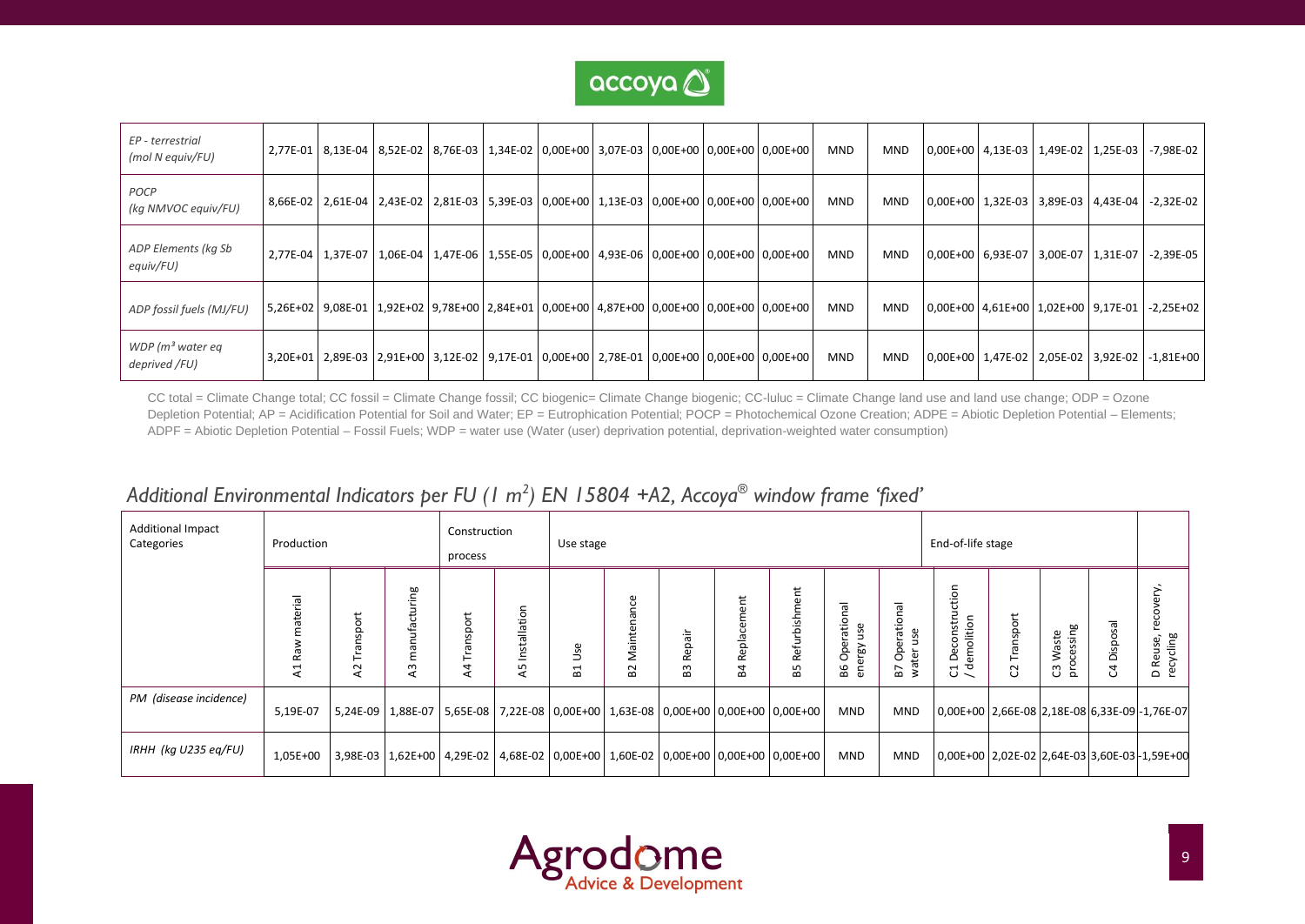

| ETF (CTUe/FU)                                  | $5.11E + 02$ |  |  |  |  | 6,96E-01   1,42E+02   7,51E+00   5,62E+01   0,00E+00   7,89E+00   0,00E+00   0,00E+00   0,00E+00 | <b>MND</b> | <b>MND</b> | 0,00E+00 3,54E+00 2,07E+00 1,11E+00 - 1,13E+02 |  |  |
|------------------------------------------------|--------------|--|--|--|--|--------------------------------------------------------------------------------------------------|------------|------------|------------------------------------------------|--|--|
| HTCE (CTUh/FU)                                 | 1,11E-08     |  |  |  |  | 2,16E-11   6,37E-09   2,32E-10   1,05E-08   0,00E+00   5,72E-10   0,00E+00   0,00E+00   0,00E+00 | <b>MND</b> | <b>MND</b> | 0,00E+00 1,09E-10 2,64E-09 3,15E-11 - 2,67E-09 |  |  |
| HTnCE (CTUh/FU)                                | 2.98E-07     |  |  |  |  | 7,49E-10   1,16E-07   8,07E-09   7,73E-08   0,00E+00   6,52E-09   0,00E+00   0,00E+00   0,00E+00 | <b>MND</b> | <b>MND</b> | 0,00E+00 3,80E-09 8,14E-09 8,78E-10 - 8,09E-08 |  |  |
| Land Use Related<br>impacts<br>(dimensionless) | 6,81E+01     |  |  |  |  | 1,04E+00   4,16E+01   1,12E+01   4,59E+00   0,00E+00   2,84E+00   0,00E+00   0,00E+00   0,00E+00 | <b>MND</b> | <b>MND</b> | 0,00E+00 5,28E+00 3,21E-01 2,16E+00-1,95E+02   |  |  |

HTCE = Human Toxicity – cancer effects; HTnCE = Human Toxicity – non cancer effects; ETF = Ecotoxicity – freshwater; (potential comparative toxic unit); PM = Particulate Matter (Potential incidence of disease due to PM emissions ); IRHH = Ionizing Radiation – human health effects (Potential Human exposure efficiency relative to U235 );

# *Parameters describing resource use per FU (1 m 2 ) EN 15804 +A2, Accoya® window frame 'fixed'*

|                                       | Production              |                                |                            | Construction                |                    | Use stage          |                   |                                                                 |                   |                                                                 |                                                            |                                   | End-of-life stage                                                         |                                           |                           |                                           |                                                      |
|---------------------------------------|-------------------------|--------------------------------|----------------------------|-----------------------------|--------------------|--------------------|-------------------|-----------------------------------------------------------------|-------------------|-----------------------------------------------------------------|------------------------------------------------------------|-----------------------------------|---------------------------------------------------------------------------|-------------------------------------------|---------------------------|-------------------------------------------|------------------------------------------------------|
| <b>Resource Use</b>                   | material<br>₹<br>æ<br>4 | ansport<br>⊨<br><b>Z</b>       | manufacturing<br>43        | Transport<br>$\overline{A}$ | Installation<br>45 | Use<br>$E_{\rm I}$ | Maintenance<br>52 | Repair<br>63                                                    | Replacement<br>P4 | Refurbishment<br>55                                             | ergy<br>둡<br>$\overline{\sigma}$<br>Operation<br>use<br>98 | water<br>Operational<br>use<br>57 | ╲<br>uction<br>constri<br>demolition<br>$\bar{\mathbf{\omega}}$<br>Õ<br>ರ | ansport<br>S                              | processing<br>Waste<br>ෆී | Disposal<br>ೆ                             | recovery,<br>Reuse,<br>recycling<br>$\mathbf \Omega$ |
| PERE (MJ/FU, net<br>calorific value)  |                         | 2,34E+01   1,11E-02   3,57E+01 |                            | 1,19E-01                    |                    |                    |                   |                                                                 |                   | 1,74E+00   0,00E+00   6,27E-01   0,00E+00   0,00E+00   0,00E+00 | <b>MND</b>                                                 | <b>MND</b>                        |                                                                           |                                           |                           | 0,00E+00   5,62E-02   5,43E-02   1,70E-02 | -5,60E+01                                            |
| PERM (MJ/FU, net<br>calorific value)  |                         |                                | 0,00E+00 0,00E+00 0,00E+00 | 0,00E+00                    |                    |                    |                   | 0,00E+00   0,00E+00   0,00E+00   0,00E+00   0,00E+00   0,00E+00 |                   |                                                                 | <b>MND</b>                                                 | <b>MND</b>                        |                                                                           |                                           |                           |                                           | 0,00E+00 0,00E+00 0,00E+00 0,00E+00 0,00E+00         |
| PERT (MJ/FU, net<br>calorific value)  |                         |                                | 2,34E+01 1,11E-02 3,57E+01 | 1,19E-01                    |                    |                    |                   |                                                                 |                   | 1,74E+00 0,00E+00 6,27E-01 0,00E+00 0,00E+00 0,00E+00           | <b>MND</b>                                                 | <b>MND</b>                        |                                                                           | 0,00E+00   5,62E-02   5,43E-02   1,70E-02 |                           |                                           | $-5,60E+01$                                          |
| PENRE (MJ/FU, net<br>calorific value) |                         |                                | 5,74E+02 9,64E-01 2,02E+02 | 1,04E+01                    |                    |                    |                   | 3,04E+01 0,00E+00 5,21E+00 0,00E+00 0,00E+00 0,00E+00           |                   |                                                                 | <b>MND</b>                                                 | <b>MND</b>                        |                                                                           | 0,00E+00 4,89E+00 1,10E+00 9,75E-01       |                           |                                           | $-2,39E+02$                                          |
| PENRM (MJ/FU, net<br>calorific value) |                         | 0,00E+00 0,00E+00 0,00E+00     |                            | $0,00E+00$                  |                    |                    |                   |                                                                 |                   | 0,00E+00   0,00E+00   0,00E+00   0,00E+00   0,00E+00   0,00E+00 | <b>MND</b>                                                 | <b>MND</b>                        |                                                                           |                                           |                           |                                           | 0,00E+00 0,00E+00 0,00E+00 0,00E+00 0,00E+00         |

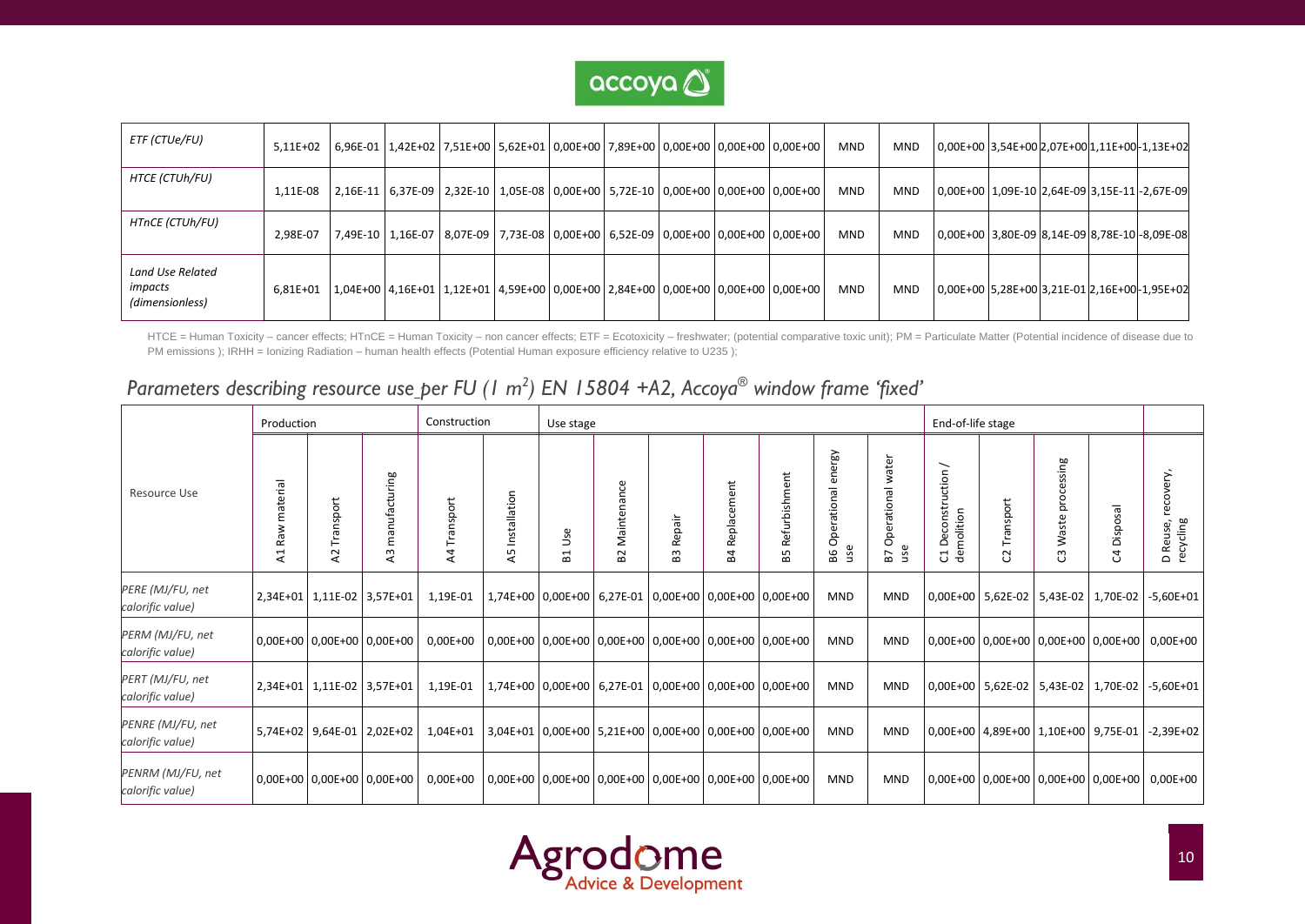

| PENRT (MJ/FU, net<br>calorific value) |  | 5,74E+02 9,64E-01 2,02E+02           | $1,04E+01$                                                                               |  | 3,04E+01 0,00E+00 5,21E+00 0,00E+00 0,00E+00 0,00E+00 |  | <b>MND</b> | <b>MND</b> |  | 0,00E+00   4,89E+00   1,10E+00   9,75E-01 | $-2,39E+02$                                          |
|---------------------------------------|--|--------------------------------------|------------------------------------------------------------------------------------------|--|-------------------------------------------------------|--|------------|------------|--|-------------------------------------------|------------------------------------------------------|
| SM (kg/FU)                            |  | $ 0,00E+00 0,00E+00 0,00E+00 $       | 0,00E+00 0,00E+00 0,00E+00 0,00E+00 0,00E+00 0,00E+00 0,00E+00                           |  |                                                       |  | <b>MND</b> | <b>MND</b> |  |                                           | 0,00E+00 0,00E+00 0,00E+00 0,00E+00 0,00E+00         |
| RSF (MJ/FU, net calorific<br>value)   |  | $0.00E+00$   $0.00E+00$   $0.00E+00$ | 0,00E+00 0,00E+00 0,00E+00 0,00E+00 0,00E+00 0,00E+00 0,00E+00                           |  |                                                       |  | <b>MND</b> | <b>MND</b> |  |                                           | 0,00E+00   0,00E+00   0,00E+00   0,00E+00   0,00E+00 |
| NRSF (MJ/FU, net<br>calorific value)  |  | $0.00E+00$   $0.00E+00$   $0.00E+00$ | $0.00E+00$   $0.00E+00$   $0.00E+00$   $0.00E+00$   $0.00E+00$   $0.00E+00$   $0.00E+00$ |  |                                                       |  | <b>MND</b> | <b>MND</b> |  |                                           | 0,00E+00   0,00E+00   0,00E+00   0,00E+00   0,00E+00 |
| $FW$ (m <sup>3</sup> water eq/FU)     |  | 8,12E-01 9,69E-05 1,76E-01           | 1,04E-03                                                                                 |  | 2,28E-02 0,00E+00 7,30E-03 0,00E+00 0,00E+00 0,00E+00 |  | <b>MND</b> | <b>MND</b> |  | 0,00E+00   4,92E-04   4,20E-03   9,43E-04 | $-1,47E-01$                                          |

PERE = use of renewable primary energy excluding renewable primary energy resources used as raw materials; PERM = Use of renewable primary energy resources used as raw materials; PERT = Total use of renewable primary energy resources; PENRE = Use of non-renewable primary energy excluding non-renewable primary energy resources used as raw materials; PENRM = Use of non-renewable primary energy resources used as raw materials; PENRT = Total use of non-renewable primary energy resources; SM = Use of secondary material; RSF = Use of renewable secondary fuels; NRSF = Use of non-renewable secondary fuels; FW = Net use of fresh water

# *Environmental information describing output flows and waste categories per FU (1 m 2 ) EN 15804 +A2, Accoya® window frame 'fixed'*

|                                                      | Production             |                                                                                           |                                     | Construction<br>process stage |                       | Use stage                                |                                        |                                                                 |                                |                                                                             |                                        |                                               | End-of-life stage                                                                         |                                   |                                                     |                         |                                                |
|------------------------------------------------------|------------------------|-------------------------------------------------------------------------------------------|-------------------------------------|-------------------------------|-----------------------|------------------------------------------|----------------------------------------|-----------------------------------------------------------------|--------------------------------|-----------------------------------------------------------------------------|----------------------------------------|-----------------------------------------------|-------------------------------------------------------------------------------------------|-----------------------------------|-----------------------------------------------------|-------------------------|------------------------------------------------|
| <b>Waste Categories &amp;</b><br><b>Output Flows</b> | aterial<br>æ<br>⊣<br>⋖ | nsport<br>L<br>⊢<br>58                                                                    | ufacturing<br>ā<br>ε<br>$\sim$<br>⋖ | nsport<br>EJ<br>⊢<br>⋖        | Installatio<br>Б<br>⋖ | 9S<br>⊃<br>$\overline{\phantom{0}}$<br>œ | به<br>ಸ<br>Σ<br>$\sim$<br>$\mathbf{a}$ | ॱत्तॅ<br>$\circ$<br>$\omega$<br>œ<br>$\omega$<br>$\overline{a}$ | Ħ.<br>مە<br>œ<br>ᄒ<br>Rej<br>œ | Refurbishment<br>В5                                                         | Operational<br>use<br>ergy<br>В6<br>မြ | ater<br>₹<br>lenoits<br>Oper<br>ω<br>B7<br>Š. | ー<br>uctio<br>econstr<br>molition<br>$\circ$<br>$\overline{\phantom{0}}$<br>-공<br>$\circ$ | ransport<br>ᆮ<br>$\sim$<br>$\cup$ | Ρg<br>.<br>Sā<br>ò<br>aste<br>≷<br>$\sim$<br>$\cup$ | isposa<br>$\Omega$<br>O | very,<br>reco<br>recycling<br>Reuse,<br>$\Box$ |
| Hazardous waste disposed<br>(kg/FU)                  |                        | 5,55E-04   2,19E-06                                                                       |                                     |                               |                       |                                          |                                        |                                                                 |                                | $1,94E-04$ 2,36E-05 $1,31E-05$ 0,00E+00 1,94E-05 0,00E+00 0,00E+00 0,00E+00 | <b>MND</b>                             | <b>MND</b>                                    | 0,00E+00   1,11E-05   2,64E-06   1,38E-06 -1,14E-04                                       |                                   |                                                     |                         |                                                |
| Non-hazardous waste<br>disposed (kg/FU)              |                        | 1,71E+00 7,91E-02 1,56E+00 8,53E-01 4,23E-01 0,00E+00 1,31E-01 0,00E+00 0,00E+00 0,00E+00 |                                     |                               |                       |                                          |                                        |                                                                 |                                |                                                                             | <b>MND</b>                             | <b>MND</b>                                    | 0,00E+00   4,02E-01   6,38E-02   3,65E+00   -6,18E-01                                     |                                   |                                                     |                         |                                                |

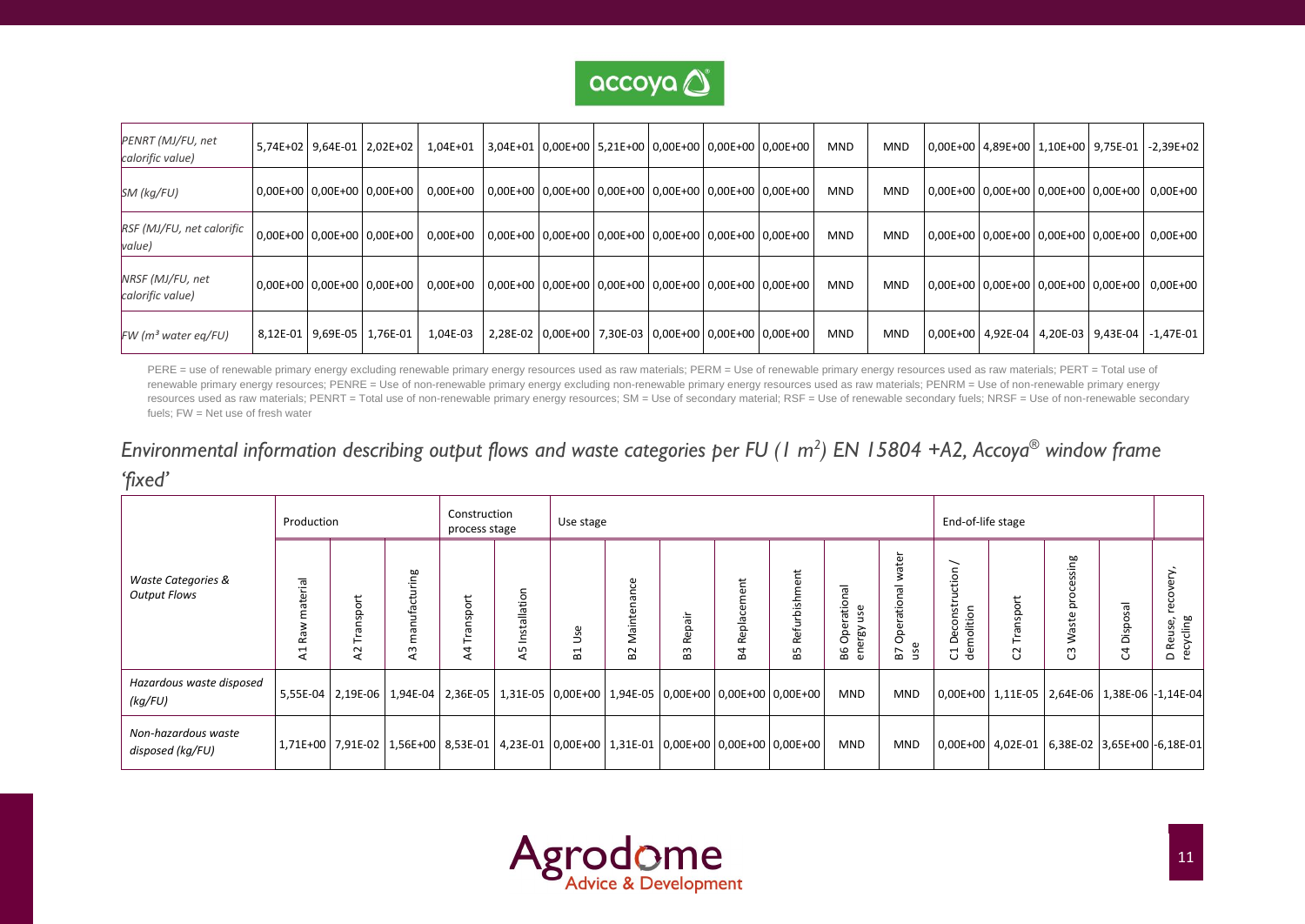

| Radioactive waste<br>disposed (kg/FU)    | 1,12E-03 6,22E-06 1,33E-03 6,70E-05 4,29E-05 0,00E+00 1,58E-05 0,00E+00 0,00E+00 0,00E+00                   |  |  |  |  | <b>MND</b> | <b>MND</b> |  | 0,00E+00 3,16E-05 2,71E-06 5,44E-06 -1,30E-03 |  |
|------------------------------------------|-------------------------------------------------------------------------------------------------------------|--|--|--|--|------------|------------|--|-----------------------------------------------|--|
| Components for reuse<br>(kg/FU)          | 0,00E+00 0,00E+00 0,00E+00 0,00E+00 0,00E+00 0,00E+00 0,00E+00 0,00E+00 0,00E+00 0,00E+00 0,00E+00 0        |  |  |  |  | <b>MND</b> | <b>MND</b> |  | 0,00E+00 0,00E+00 0,00E+00 0,00E+00 0,00E+00  |  |
| Materials for recycling<br>(kg/FU)       | 0,00E+00 0,00E+00 0,00E+00 0,00E+00 0,00E+00 0,00E+00 0,00E+00 0,00E+00 0,00E+00 0,00E+00 0,00E+00 0        |  |  |  |  | <b>MND</b> | <b>MND</b> |  | 0,00E+00 0,00E+00 0,00E+00 0,00E+00 0,00E+00  |  |
| Materials for energy<br>recovery (kg/FU) | 0,00E+00   0,00E+00   0,00E+00   0,00E+00   0,00E+00   0,00E+00   0,00E+00   0,00E+00   0,00E+00   0,00E+00 |  |  |  |  | <b>MND</b> | <b>MND</b> |  | 0,00E+00 0,00E+00 0,00E+00 0,00E+00 0,00E+00  |  |
| <b>Exported energy Heat</b><br>(MJ/FU)   | 0,00E+00   0,00E+00   0,00E+00   0,00E+00   0,00E+00   0,00E+00   0,00E+00   0,00E+00   0,00E+00   0,00E+00 |  |  |  |  | <b>MND</b> | <b>MND</b> |  | 0,00E+00 0,00E+00 0,00E+00 0,00E+00 0,00E+00  |  |
| <b>Exported energy Energy</b><br>(MJ/FU) | 0,00E+00 0,00E+00 0,00E+00 0,00E+00 0,00E+00 0,00E+00 0,00E+00 0,00E+00 0,00E+00 0,00E+00 0,00E+00 0        |  |  |  |  | <b>MND</b> | <b>MND</b> |  | 0,00E+00 0,00E+00 0,00E+00 0,00E+00 0,00E+00  |  |
| <b>Exported energy Energy</b><br>(MJ/FU) | 0,00E+00 0,00E+00 0,00E+00 0,00E+00 0,00E+00 0,00E+00 0,00E+00 0,00E+00 0,00E+00 0,00E+00 0,00E+00 0        |  |  |  |  | <b>MND</b> | <b>MND</b> |  | 0,00E+00 0,00E+00 0,00E+00 0,00E+00 0,00E+00  |  |

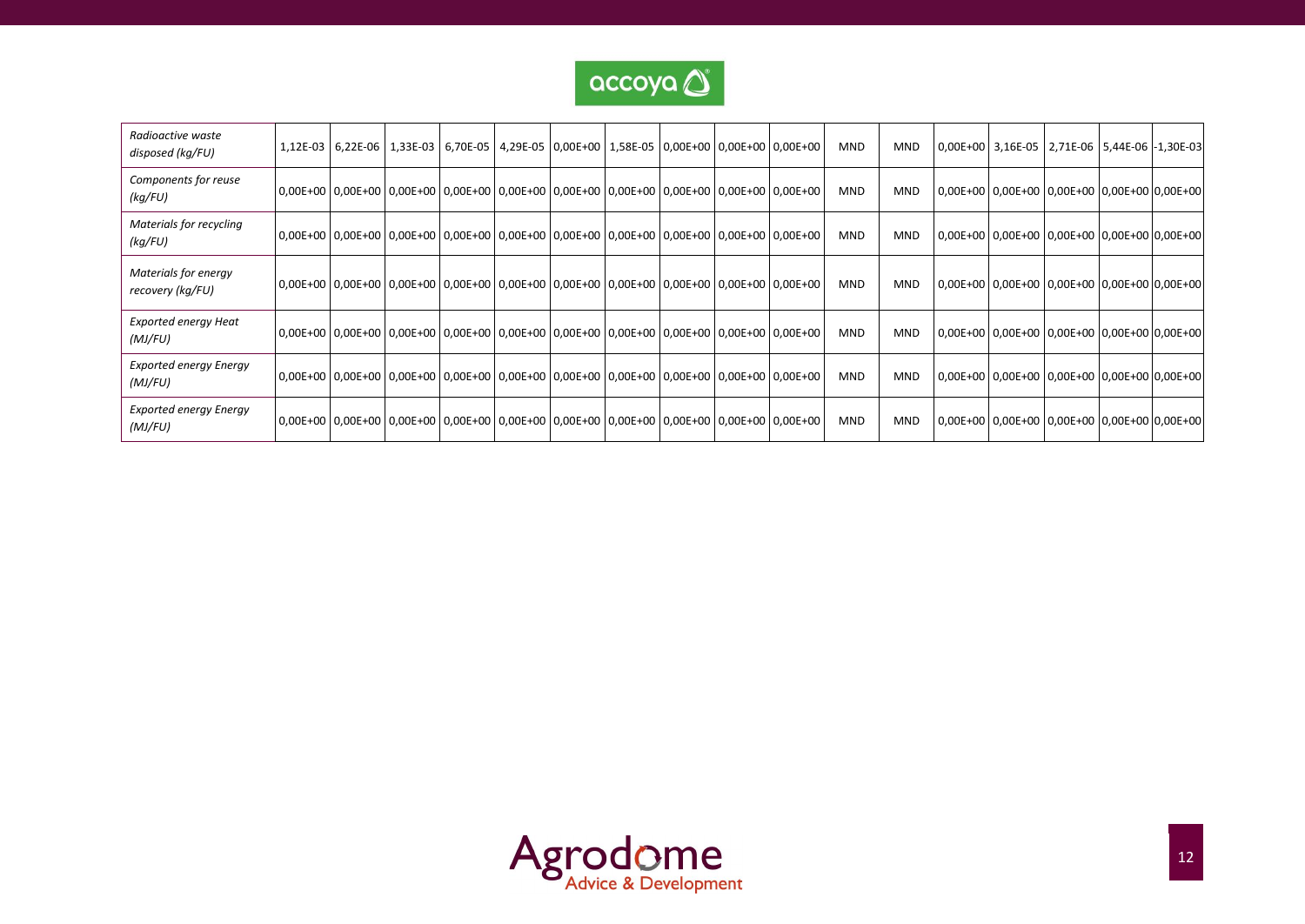

# *Core Environmental Indicators per FU (1 m 2 ) EN 15804 + amendment A2, Accoya® window frame 'tilt and turn'*

|                                           | Production      |              |                     | Construction<br>process stage                                                                               |                 | Use stage          |                               |              |                       |                                                                                                             |                                 |                                | End-of-life stage                   |                   |                        |                                           |                              |
|-------------------------------------------|-----------------|--------------|---------------------|-------------------------------------------------------------------------------------------------------------|-----------------|--------------------|-------------------------------|--------------|-----------------------|-------------------------------------------------------------------------------------------------------------|---------------------------------|--------------------------------|-------------------------------------|-------------------|------------------------|-------------------------------------------|------------------------------|
| <b>Potential Environmental</b><br>Impacts | A1 Raw material | A2 Transport | manufacturing<br>43 | A4 Transport                                                                                                | A5 Installation | Use<br>$E_{\rm B}$ | Maintenance<br>B <sub>2</sub> | Repair<br>B3 | <b>B4 Replacement</b> | Refurbishment<br>В5                                                                                         | Operational<br>energy use<br>Β6 | Operational<br>water use<br>B7 | Deconstruction /<br>demolition<br>J | Transport<br>S    | C3 Waste<br>processing | C4 Disposal                               | D Reuse, recovery, recycling |
| CC total<br>(kg CO2 equiv/FU)             |                 |              |                     | 6,37E+00   1,04E-01   3,61E+01   1,12E+00   1,49E+00   0,00E+00   4,79E-01   0,00E+00   0,00E+00   0,00E+00 |                 |                    |                               |              |                       |                                                                                                             | <b>MND</b>                      | <b>MND</b>                     |                                     |                   |                        | 0,00E+00 5,19E-01 2,57E+01 7,11E-01       | $-1,74E+01$                  |
| CC fossil<br>(kg CO2 equiv/FU)            |                 |              |                     |                                                                                                             |                 |                    |                               |              |                       | 4,07E+01   1,04E-01   3,08E+01   1,12E+00   1,48E+00   0,00E+00   4,07E-01   0,00E+00   0,00E+00   0,00E+00 | <b>MND</b>                      | <b>MND</b>                     |                                     |                   |                        | 0,00E+00 5,17E-01 2,36E-01 8,96E-02       | $-2,04E+01$                  |
| CC biogenic<br>(kg CO2 equiv/FU)          |                 |              |                     | $-3,44E+01$ 2,17E-04 5,17E+00 2,34E-03                                                                      |                 |                    |                               |              |                       | 5,60E-03   0,00E+00   3,80E-02   0,00E+00   0,00E+00   0,00E+00                                             | <b>MND</b>                      | <b>MND</b>                     |                                     |                   |                        | 0,00E+00 1,09E-03 2,54E+01 6,22E-01       | 3,10E+00                     |
| CC luluc<br>(kg CO2 equiv/FU)             |                 |              |                     |                                                                                                             |                 |                    |                               |              |                       | 2,42E-02   2,89E-05   1,64E-01   3,11E-04   8,76E-04   0,00E+00   3,45E-02   0,00E+00   0,00E+00   0,00E+00 | <b>MND</b>                      | <b>MND</b>                     |                                     |                   |                        | 0,00E+00   1,44E-04   1,00E-04   3,34E-05 | $-3,27E-02$                  |
| ODP<br>(kg CFC 11 equiv/FU)               |                 |              |                     | 7,65E-06   2,43E-08   1,54E-06   2,62E-07                                                                   |                 |                    |                               |              |                       | 1,14E-07 0,00E+00 3,85E-08 0,00E+00 0,00E+00 0,00E+00                                                       | <b>MND</b>                      | <b>MND</b>                     |                                     | 0,00E+00 1,22E-07 | 2,07E-08               | 2,07E-08                                  | $-1,29E-06$                  |
| AP (mol H+ equiv/FU)                      | 2.14E-01        |              |                     | 4,29E-04   1,76E-01   4,62E-03   6,60E-03   0,00E+00   5,01E-03   0,00E+00   0,00E+00   0,00E+00   1        |                 |                    |                               |              |                       |                                                                                                             | <b>MND</b>                      | <b>MND</b>                     |                                     |                   |                        | 0,00E+00 2,14E-03 5,01E-03 5,80E-04       | $-8,65E-02$                  |
| EP - freshwater<br>(kg P equiv/FU)        |                 |              |                     |                                                                                                             |                 |                    |                               |              |                       | 1,51E-03   7,44E-07   3,62E-03   8,02E-06   6,07E-05   0,00E+00   1,72E-04   0,00E+00   0,00E+00   0,00E+00 | <b>MND</b>                      | <b>MND</b>                     |                                     |                   |                        | 0,00E+00 3,72E-06 4,45E-06 1,36E-06       | $-1,60E-03$                  |
| EP - marine<br>(kg N equiv/FU)            |                 |              |                     | 4,56E-02   1,31E-04   2,34E-02   1,41E-03                                                                   |                 |                    |                               |              |                       | 1,55E-03 0,00E+00 5,21E-04 0,00E+00 0,00E+00 0,00E+00                                                       | <b>MND</b>                      | <b>MND</b>                     |                                     |                   |                        | 0,00E+00   6,55E-04   2,31E-03   5,03E-04 | $-1,21E-02$                  |

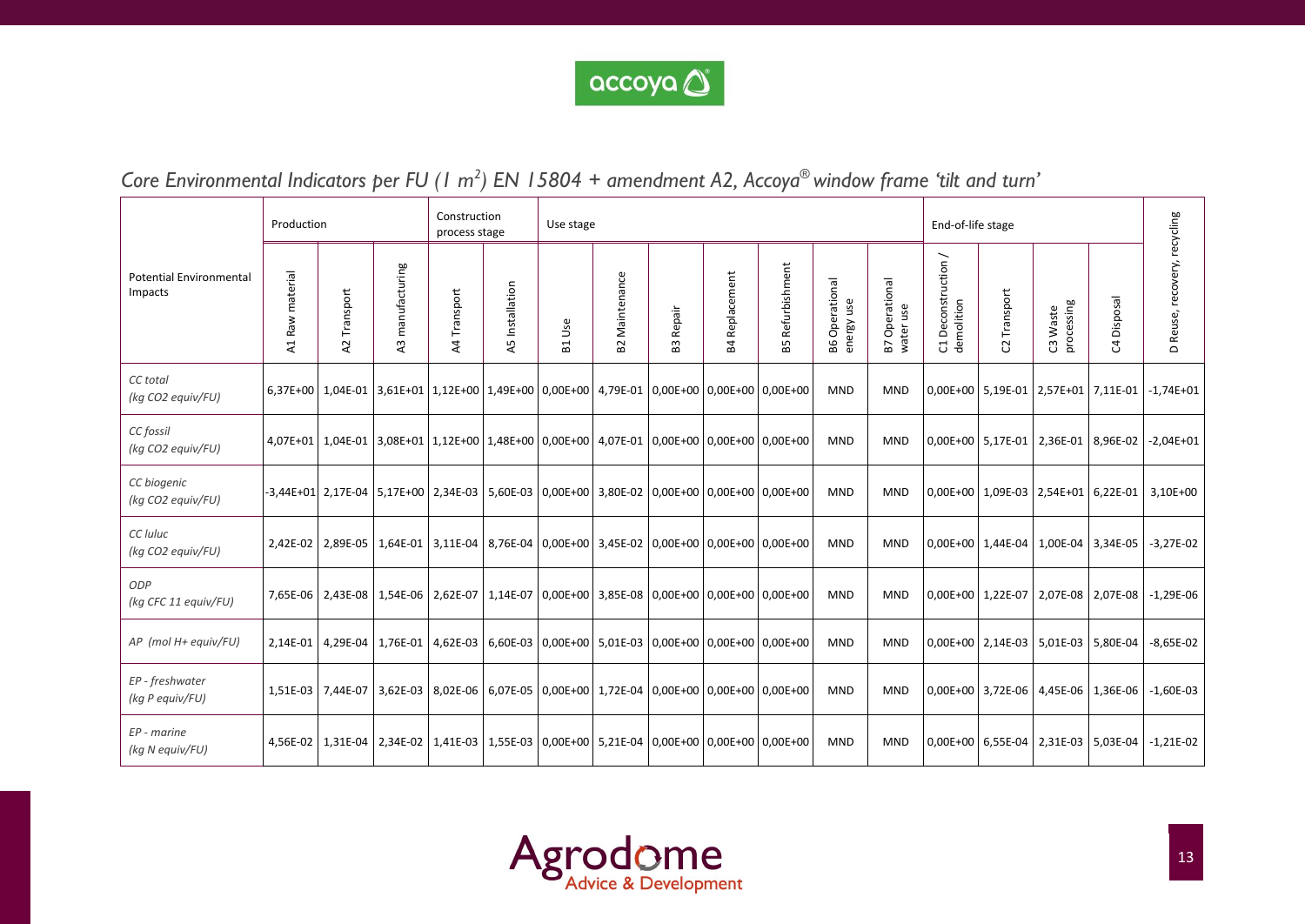

| EP - terrestrial<br>(mol N equiv/FU) |  | 4,94E-01   1,44E-03   2,64E-01   1,56E-02   1,31E-02   0,00E+00   4,37E-03   0,00E+00   0,00E+00   0,00E+00 |  |  |  | <b>MND</b> | MND        |  |                                     | $ 0,00E+00 $ 7,22E-03 $ 2,64E-02 $ 2,17E-03 $ -.1,38E-01 $ |
|--------------------------------------|--|-------------------------------------------------------------------------------------------------------------|--|--|--|------------|------------|--|-------------------------------------|------------------------------------------------------------|
| POCP<br>(kg NMVOC equiv/FU)          |  | 1,54E-01 4,64E-04 7,34E-02 5,00E-03 5,35E-03 0,00E+00 1,61E-03 0,00E+00 0,00E+00 0,00E+00                   |  |  |  | <b>MND</b> | MND        |  |                                     | $ 0,00E+00 $ 2,32E-03 $ 6,91E-03 $ 7,72E-04 $ $ -3,99E-02  |
| ADP Elements (kg Sb<br>equiv/FU)     |  | 4,94E-04   2,43E-07   3,02E-04   2,62E-06   1,56E-05   0,00E+00   7,02E-06   0,00E+00   0,00E+00   0,00E+00 |  |  |  | <b>MND</b> | <b>MND</b> |  | 0,00E+00 1,21E-06 7,40E-07 2,28E-07 | $-4,13E-05$                                                |
| ADP fossil fuels (MJ/FU)             |  | 9,39E+02   1,61E+00   6,26E+02   1,74E+01   2,85E+01   0,00E+00   6,94E+00   0,00E+00   0,00E+00   0,00E+00 |  |  |  | <b>MND</b> | <b>MND</b> |  |                                     | 0,00E+00 8,07E+00 2,20E+00 1,60E+00 -3,88E+02              |
| WDP ( $m3$ water eq<br>deprived /FU) |  | 5,71E+01   5,14E-03   7,75E+00   5,54E-02   9,22E-01   0,00E+00   3,96E-01   0,00E+00   0,00E+00   0,00E+00 |  |  |  | MND        | MND        |  |                                     | 0,00E+00   2,57E-02   4,45E-02   6,84E-02   -3,12E+00      |

CC total = Climate Change total; CC fossil = Climate Change fossil; CC biogenic= Climate Change biogenic; CC-luluc = Climate Change land use and land use change; ODP = Ozone Depletion Potential; AP = Acidification Potential for Soil and Water; EP = Eutrophication Potential; POCP = Photochemical Ozone Creation; ADPE = Abiotic Depletion Potential – Elements; ADPF = Abiotic Depletion Potential – Fossil Fuels; WDP = water use (Water (user) deprivation potential, deprivation-weighted water consumption)

# *Additional Environmental Indicators per FU (1 m 2 ) EN 15804 +A2, Accoya® window frame 'tilt and turn'*

| <b>Additional Impact</b><br>Categories | Production      |                                |                                | Construction<br>process         |                        | Use stage                |                               |                                |                               |                                                                                  |                                                |                                       | End-of-life stage                                                        |                           |                                 |                 |                                       |
|----------------------------------------|-----------------|--------------------------------|--------------------------------|---------------------------------|------------------------|--------------------------|-------------------------------|--------------------------------|-------------------------------|----------------------------------------------------------------------------------|------------------------------------------------|---------------------------------------|--------------------------------------------------------------------------|---------------------------|---------------------------------|-----------------|---------------------------------------|
|                                        | erial<br>≃<br>⋖ | sport<br>ă<br>⊢<br>$\sim$<br>⋖ | acturing<br>ε<br>$\omega$<br>∢ | $\leftarrow$<br>sport<br>4<br>⋖ | Installation<br>5<br>∢ | ပ္တ<br>H<br>$\mathbf{a}$ | Maintenance<br>B <sub>2</sub> | Repair<br>$\omega$<br>$\omega$ | $\overline{a}$<br>윤<br>œ<br>മ | だ<br>ㅎ<br>ë<br>Refu<br>55                                                        | ational<br>Š<br>Φ<br>å<br>Β6<br>$\overline{a}$ | ational<br>use<br>å<br>èr<br>δÑ<br>B7 | nstruction<br>emolition<br>S<br>ٶ<br>ರ<br>$\overline{\phantom{0}}$<br>じこ | Transpor<br>$\mathcal{C}$ | processing<br>Waste<br><u>უ</u> | A Disposal<br>ن | very,<br>eco<br>D Reuse,<br>recycling |
| PM (disease incidence)                 | 9,26E-07        |                                |                                |                                 |                        |                          |                               |                                |                               | 9,32E-09 5,11E-07 1,00E-07 7,22E-08 0,00E+00 2,32E-08 0,00E+00 0,00E+00 0,00E+00 | <b>MND</b>                                     | MND                                   | 0,00E+00 4,66E-08 4,05E-08 1,10E-08 -3,05E-07                            |                           |                                 |                 |                                       |
| IRHH (kg U235 eg/FU)                   | 1,87E+00        |                                |                                |                                 |                        |                          |                               |                                |                               | 7,08E-03 5,41E+00 7,63E-02 4,69E-02 0,00E+00 2,28E-02 0,00E+00 0,00E+00 0,00E+00 | <b>MND</b>                                     | <b>MND</b>                            | 0,00E+00 3,54E-02 6,02E-03 6,27E-03 - 2,75E+00                           |                           |                                 |                 |                                       |

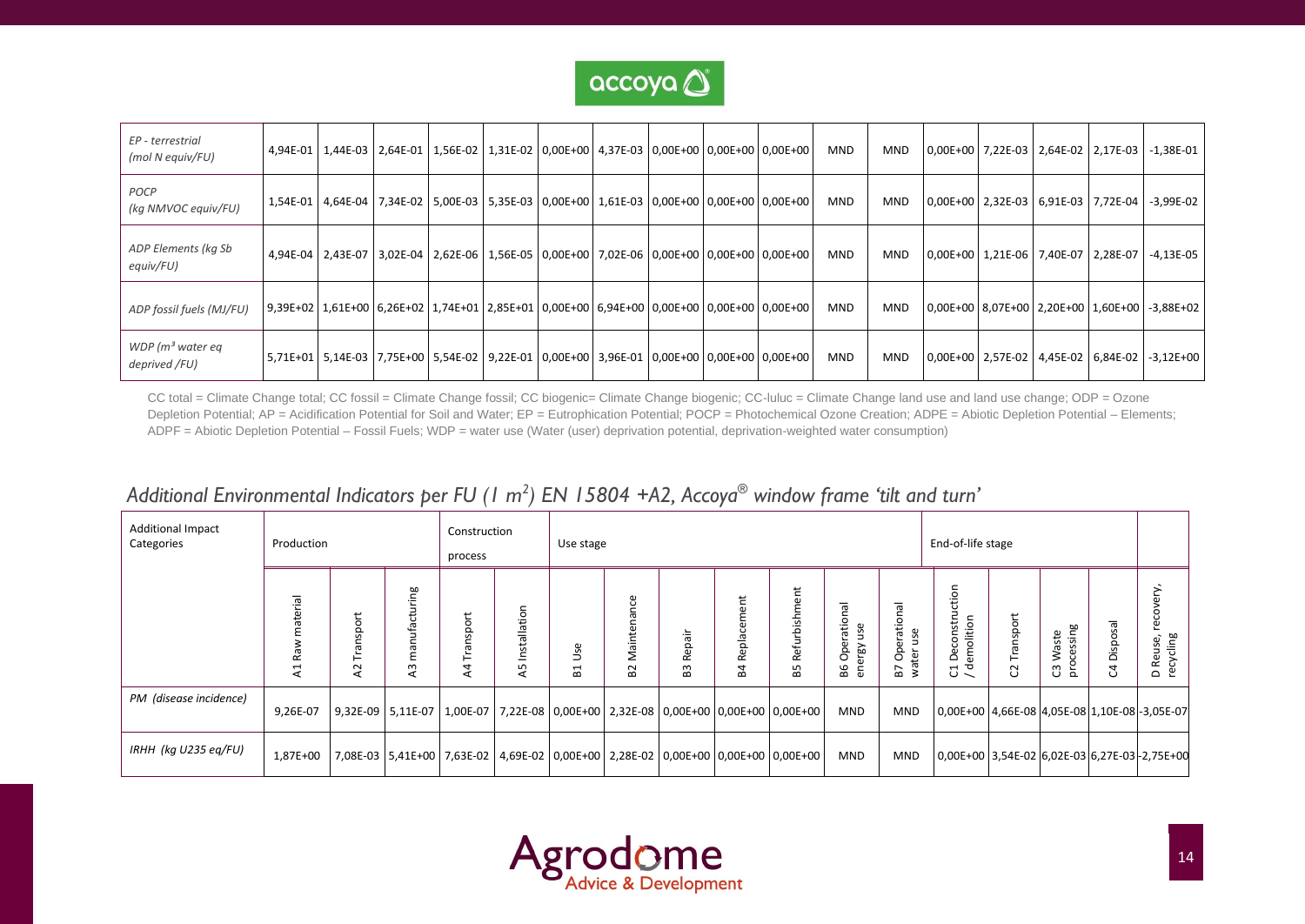

| ETF (CTUe/FU)                                  | $9.12E + 02$ |  |  |  |  | 1,24E+00   4,25E+02   1,33E+01   5,63E+01   0,00E+00   1,12E+01   0,00E+00   0,00E+00   0,00E+00 | <b>MND</b> | <b>MND</b> | 0,00E+00 6,19E+00 3,92E+00 1,77E+00 - 1,96E+02 |  |  |
|------------------------------------------------|--------------|--|--|--|--|--------------------------------------------------------------------------------------------------|------------|------------|------------------------------------------------|--|--|
| HTCE (CTUh/FU)                                 | 1,98E-08     |  |  |  |  | 3,83E-11   1,59E-08   4,13E-10   1,06E-08   0,00E+00   8,14E-10   0,00E+00   0,00E+00   0,00E+00 | <b>MND</b> | <b>MND</b> | 0,00E+00 1,92E-10 4,72E-09 5,49E-11 -5,03E-09  |  |  |
| HTnCE (CTUh/FU)                                | 5.31E-07     |  |  |  |  | 1,33E-09 3,41E-07 1,43E-08 7,73E-08 0,00E+00 9,29E-09 0,00E+00 0,00E+00 0,00E+00                 | <b>MND</b> | <b>MND</b> | 0,00E+00 6,65E-09 1,39E-08 1,53E-09 - 1,41E-07 |  |  |
| Land Use Related<br>impacts<br>(dimensionless) | $1.21E + 02$ |  |  |  |  | 1,85E+00 1,19E+02 1,99E+01 4,52E+00 0,00E+00 4,05E+00 0,00E+00 0,00E+00 0,00E+00                 | <b>MND</b> | <b>MND</b> | 0,00E+00 9,25E+00 9,16E-01 3,78E+00-3,44E+02   |  |  |

HTCE = Human Toxicity – cancer effects; HTnCE = Human Toxicity – non cancer effects; ETF = Ecotoxicity – freshwater; (potential comparative toxic unit); PM = Particulate Matter (Potential incidence of disease due to PM emissions ); IRHH = Ionizing Radiation – human health effects (Potential Human exposure efficiency relative to U235 );

# *Parameters describing resource use per FU (1 m 2 ) EN 15804 +A2, Accoya® window frame 'tilt and turn'*

|                                       | Production                 |                        |                            | Construction                |                    | Use stage |                   |              |                   |                                                                 |                                                                              |                                  | End-of-life stage                                    |                   |                           |                                           |                                                      |
|---------------------------------------|----------------------------|------------------------|----------------------------|-----------------------------|--------------------|-----------|-------------------|--------------|-------------------|-----------------------------------------------------------------|------------------------------------------------------------------------------|----------------------------------|------------------------------------------------------|-------------------|---------------------------|-------------------------------------------|------------------------------------------------------|
| Resource Use                          | material<br>₹<br>æ<br>4    | Transport<br>$\lambda$ | manufacturing<br>2         | Transport<br>$\overline{4}$ | Installation<br>45 | Use<br>집  | Maintenance<br>B2 | Repair<br>B3 | Replacement<br>P4 | Refurbishment<br>59                                             | ergy<br>۵ĥ<br>$\overline{\mathfrak{w}}$<br>perationa<br>$\circ$<br>use<br>98 | water<br>Operational<br>use<br>5 | ╮<br>uction<br>Deconstr<br>demolition<br>T<br>$\cup$ | ansport<br>S      | processing<br>Waste<br>ෆී | Disposal<br>უ                             | recovery,<br>Reuse,<br>recycling<br>$\mathbf \Omega$ |
| PERE (MJ/FU, net<br>calorific value)  | 4,18E+01 1,97E-02 1,15E+02 |                        |                            | 2,12E-01                    |                    |           |                   |              |                   | 1,75E+00   0,00E+00   8,94E-01   0,00E+00   0,00E+00   0,00E+00 | <b>MND</b>                                                                   | <b>MND</b>                       |                                                      | 0,00E+00 9,84E-02 |                           | 1,16E-01 2,91E-02                         | $-9,82E+01$                                          |
| PERM (MJ/FU, net<br>calorific value)  | 0,00E+00 0,00E+00 0,00E+00 |                        |                            | 0,00E+00                    |                    |           |                   |              |                   | 0,00E+00   0,00E+00   0,00E+00   0,00E+00   0,00E+00   0,00E+00 | <b>MND</b>                                                                   | <b>MND</b>                       |                                                      |                   |                           | 0,00E+00   0,00E+00   0,00E+00   0,00E+00 | $0,00E+00$                                           |
| PERT (MJ/FU, net<br>calorific value)  |                            |                        | 4,18E+01 1,97E-02 1,15E+02 | 2,12E-01                    |                    |           |                   |              |                   | 1,75E+00 0,00E+00 8,94E-01 0,00E+00 0,00E+00 0,00E+00           | <b>MND</b>                                                                   | <b>MND</b>                       |                                                      |                   |                           | 0,00E+00 9,84E-02 1,16E-01 2,91E-02       | $-9,82E+01$                                          |
| PENRE (MJ/FU, net<br>calorific value) |                            |                        | 1,02E+03 1,71E+00 6,58E+02 | 1,85E+01                    |                    |           |                   |              |                   | 3,05E+01 0,00E+00 7,42E+00 0,00E+00 0,00E+00 0,00E+00           | <b>MND</b>                                                                   | <b>MND</b>                       |                                                      |                   |                           | 0,00E+00 8,56E+00 2,36E+00 1,70E+00       | $-4,12E+02$                                          |
| PENRM (MJ/FU, net<br>calorific value) | 0,00E+00 0,00E+00 0,00E+00 |                        |                            | 0,00E+00                    |                    |           |                   |              |                   | 0,00E+00   0,00E+00   0,00E+00   0,00E+00   0,00E+00   0,00E+00 | <b>MND</b>                                                                   | <b>MND</b>                       |                                                      |                   |                           | 0,00E+00 0,00E+00 0,00E+00 0,00E+00       | $0,00E+00$                                           |

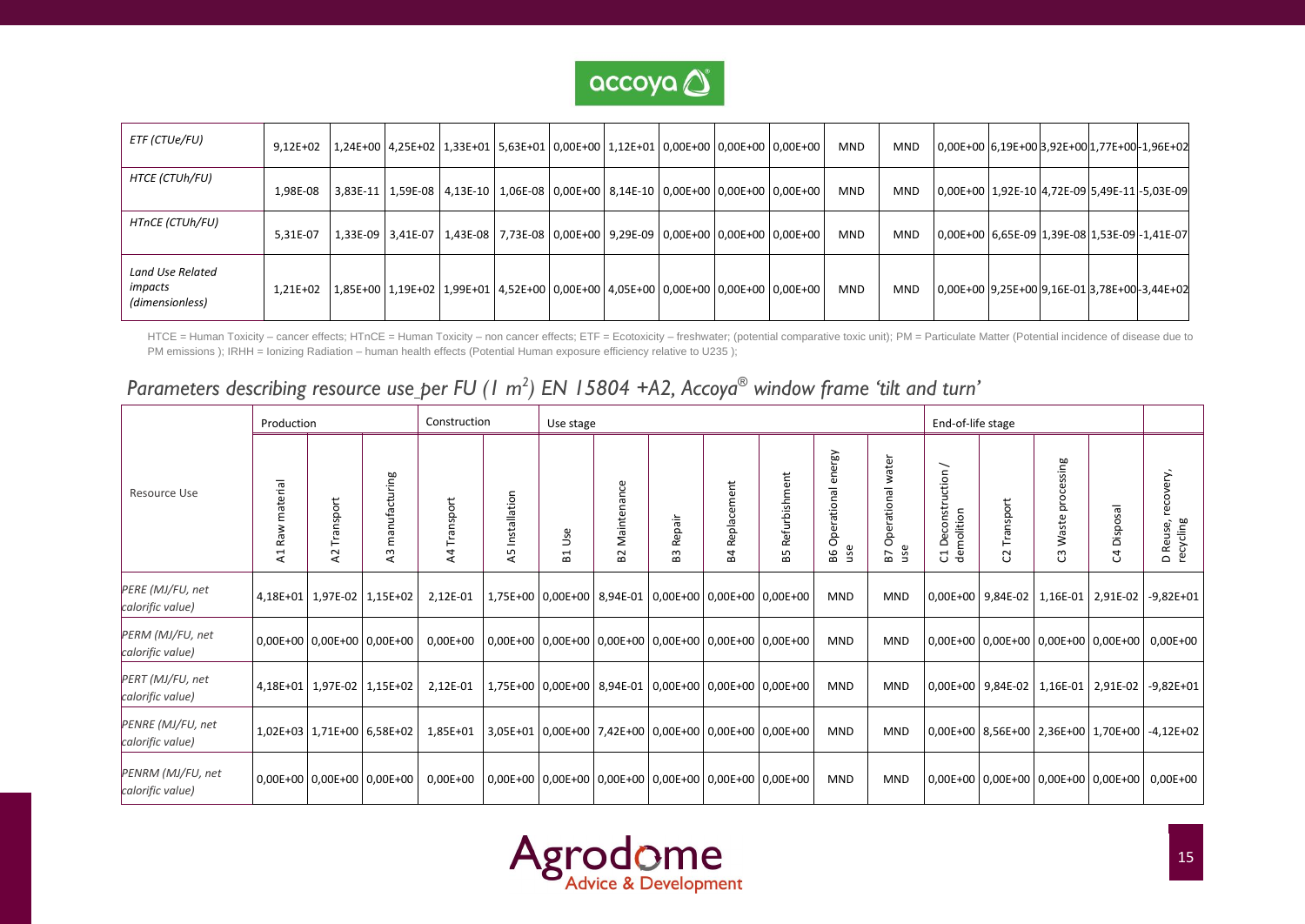

| PENRT (MJ/FU, net<br>calorific value) | 1,02E+03   1,71E+00   6,58E+02   |                            | 1,85E+01                                                                                 | $ 3.05E+01 0.00E+00 7.42E+00 0.00E+00 0.00E+00 0.00E+00$ |  |                                                                 |  | <b>MND</b> | <b>MND</b> |  |  | 0,00E+00   8,56E+00   2,36E+00   1,70E+00   -4,12E+02 |
|---------------------------------------|----------------------------------|----------------------------|------------------------------------------------------------------------------------------|----------------------------------------------------------|--|-----------------------------------------------------------------|--|------------|------------|--|--|-------------------------------------------------------|
| SM (kg/FU)                            |                                  | 0,00E+00 0,00E+00 0,00E+00 | $0.00E+00$   $0.00E+00$   $0.00E+00$   $0.00E+00$   $0.00E+00$   $0.00E+00$   $0.00E+00$ |                                                          |  |                                                                 |  | <b>MND</b> | <b>MND</b> |  |  | 0,00E+00   0,00E+00   0,00E+00   0,00E+00   0,00E+00  |
| RSF (MJ/FU, net calorific<br>value)   | 0,00E+00 0,00E+00 0,00E+00       |                            | $0.00E+00$   $0.00E+00$   $0.00E+00$   $0.00E+00$   $0.00E+00$   $0.00E+00$   $0.00E+00$ |                                                          |  |                                                                 |  | <b>MND</b> | <b>MND</b> |  |  | 0,00E+00 0,00E+00 0,00E+00 0,00E+00 0,00E+00          |
| NRSF (MJ/FU, net<br>calorific value)  | $0.00E+00$ $0.00E+00$ $0.00E+00$ |                            | $0.00E+00$   0.00E+00   0.00E+00   0.00E+00   0.00E+00   0.00E+00   0.00E+00             |                                                          |  |                                                                 |  | <b>MND</b> | <b>MND</b> |  |  | 0,00E+00 0,00E+00 0,00E+00 0,00E+00 0,00E+00          |
| $FW$ (m <sup>3</sup> water eq/FU)     | 1,45E+00   1,72E-04   5,41E-01   |                            | 1,86E-03                                                                                 |                                                          |  | 2,29E-02   0,00E+00   1,04E-02   0,00E+00   0,00E+00   0,00E+00 |  | <b>MND</b> | <b>MND</b> |  |  | 0,00E+00   8,61E-04   7,64E-03   1,65E-03   -2,54E-01 |

PERE = use of renewable primary energy excluding renewable primary energy resources used as raw materials; PERM = Use of renewable primary energy resources used as raw materials; PERT = Total use of renewable primary energy resources; PENRE = Use of non-renewable primary energy excluding non-renewable primary energy resources used as raw materials; PENRM = Use of non-renewable primary energy resources used as raw materials; PENRT = Total use of non-renewable primary energy resources; SM = Use of secondary material; RSF = Use of renewable secondary fuels; NRSF = Use of non-renewable secondary fuels; FW = Net use of fresh water

# *Environmental information describing output flows and waste categories per FU (1 m 2 ) EN 15804 +A2, Accoya® window frame 'tilt and turn'*

|                                                      | Production             |                            |                                                                                                             | Construction<br>process stage |                       | Use stage             |                                  |                                                  |                                                                      |                         |                                        |                                                     | End-of-life stage                                                                                         |                                  |                                                   |                             |                                                       |
|------------------------------------------------------|------------------------|----------------------------|-------------------------------------------------------------------------------------------------------------|-------------------------------|-----------------------|-----------------------|----------------------------------|--------------------------------------------------|----------------------------------------------------------------------|-------------------------|----------------------------------------|-----------------------------------------------------|-----------------------------------------------------------------------------------------------------------|----------------------------------|---------------------------------------------------|-----------------------------|-------------------------------------------------------|
| <b>Waste Categories &amp;</b><br><b>Output Flows</b> | aterial<br>æ<br>H<br>⋖ | nsport<br>L<br>$\sim$<br>⋖ | ng<br>ufacturi<br>ㅎ<br>٤<br>$\sim$<br>⋖                                                                     | پ<br>nsport<br>EJ<br>4<br>⋖   | Installatio<br>Б<br>⋖ | Φ<br>Ō<br>⊃<br>H<br>œ | ω<br>σ<br>$\sim$<br>$\mathbf{a}$ | ÷<br>$\circ$<br>d.<br>$\propto$<br>m<br>$\Omega$ | Ħ.<br>ω<br>đ١<br>œ<br>ᄒ<br>$\overline{\mathbf{v}}$<br>$\propto$<br>œ | ent<br>Refurbishm<br>В5 | Operational<br>use<br>ergy<br>Β6<br>۵Ē | ater<br>ᇹ<br>ationa<br>Oper<br>$\omega$<br>57<br>٩S | ー<br>ة.<br>تا<br>econstr<br>olition<br>$\circ$<br>Ē<br>$\overline{\phantom{0}}$<br>ಕೆ<br>$\mathsf{\circ}$ | ansport<br>Ε<br>$\sim$<br>$\cup$ | ஜ்<br>ៈត្<br>ğ<br>aste<br>≷<br>$\omega$<br>$\cup$ | S3<br>ispo<br>$\Omega$<br>O | ➢<br>ក<br>8<br>D Reuse,<br>recycling<br>Reu<br>$\Box$ |
| Hazardous waste disposed<br>(kq/FU)                  |                        |                            | 9,90E-04 3,89E-06 5,29E-04 4,19E-05 1,27E-05 0,00E+00 2,76E-05 0,00E+00 0,00E+00 0,00E+00                   |                               |                       |                       |                                  |                                                  |                                                                      |                         | <b>MND</b>                             | <b>MND</b>                                          | 0,00E+00 1,94E-05 4,60E-06 2,41E-06 -1,95E-04                                                             |                                  |                                                   |                             |                                                       |
| Non-hazardous waste<br>disposed (kg/FU)              |                        |                            | 3,06E+00   1,41E-01   3,61E+00   1,52E+00   3,02E-01   0,00E+00   1,86E-01   0,00E+00   0,00E+00   0,00E+00 |                               |                       |                       |                                  |                                                  |                                                                      |                         | <b>MND</b>                             | <b>MND</b>                                          | 0,00E+00 7,03E-01 1,29E-01 6,38E+00 -1,08E+00                                                             |                                  |                                                   |                             |                                                       |

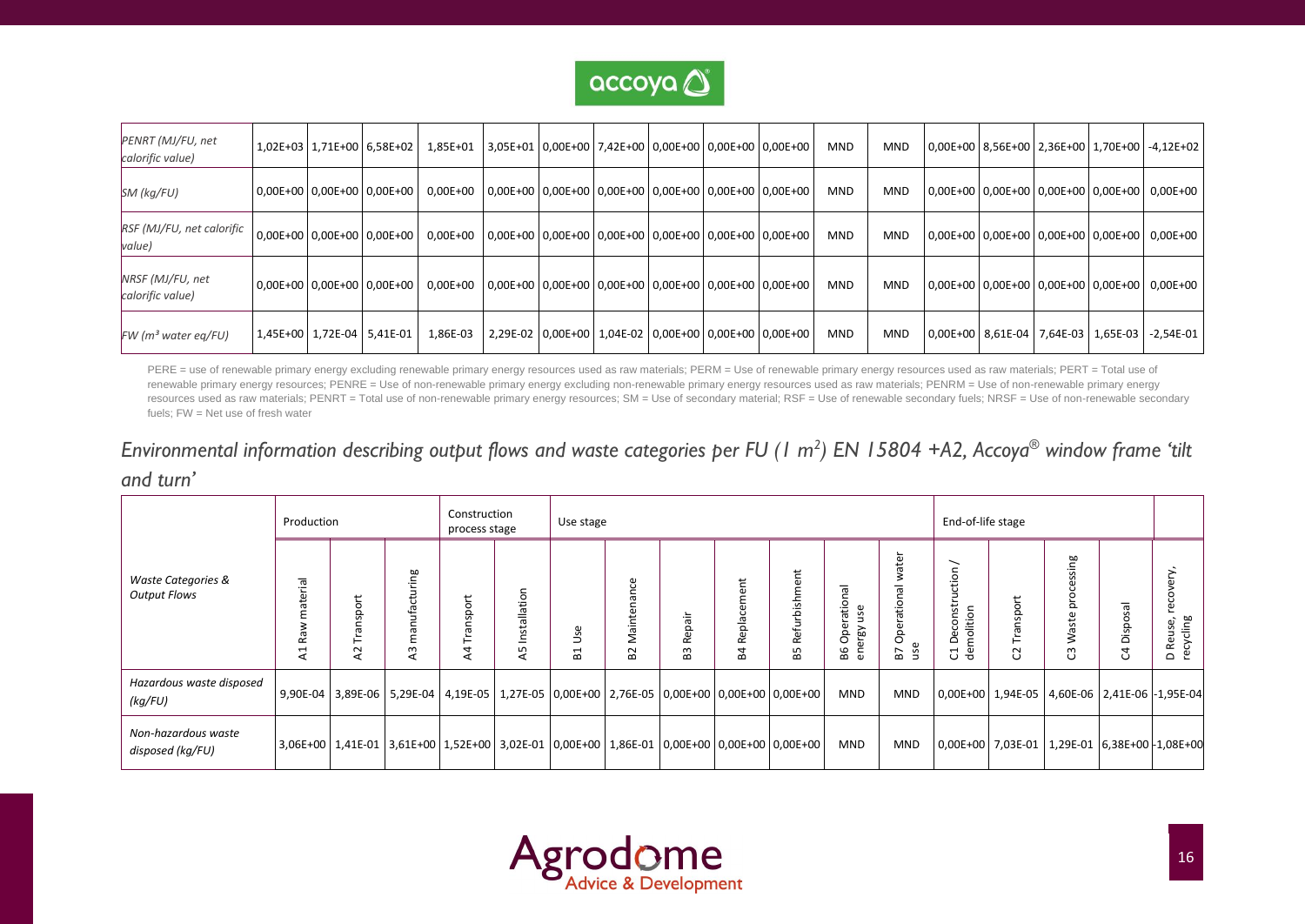

| Radioactive waste<br>disposed (kg/FU)    | 2,00E-03 1,11E-05 4,41E-03 1,19E-04 4,29E-05 0,00E+00 2,25E-05 0,00E+00 0,00E+00 0,00E+00                   |  |  |  |  | <b>MND</b> | <b>MND</b> | 0,00E+00   5,52E-05   6,49E-06   9,50E-06   -2,25E-03 |  |  |
|------------------------------------------|-------------------------------------------------------------------------------------------------------------|--|--|--|--|------------|------------|-------------------------------------------------------|--|--|
| Components for reuse<br>(kg/FU)          | 0,00E+00   0,00E+00   0,00E+00   0,00E+00   0,00E+00   0,00E+00   0,00E+00   0,00E+00   0,00E+00   0,00E+00 |  |  |  |  | <b>MND</b> | <b>MND</b> | 0,00E+00 0,00E+00 0,00E+00 0,00E+00 0,00E+00          |  |  |
| Materials for recycling<br>(kg/FU)       | 0,00E+00   0,00E+00   0,00E+00   0,00E+00   0,00E+00   0,00E+00   0,00E+00   0,00E+00   0,00E+00   0,00E+00 |  |  |  |  | <b>MND</b> | <b>MND</b> | 0,00E+00 0,00E+00 0,00E+00 0,00E+00 0,00E+00          |  |  |
| Materials for energy<br>recovery (kg/FU) | 0,00E+00   0,00E+00   0,00E+00   0,00E+00   0,00E+00   0,00E+00   0,00E+00   0,00E+00   0,00E+00   0,00E+00 |  |  |  |  | <b>MND</b> | <b>MND</b> | 0,00E+00 0,00E+00 0,00E+00 0,00E+00 0,00E+00          |  |  |
| <b>Exported energy Heat</b><br>(MJ/FU)   | 0,00E+00 0,00E+00 0,00E+00 0,00E+00 0,00E+00 0,00E+00 0,00E+00 0,00E+00 0,00E+00 0,00E+00 0,00E+00 0        |  |  |  |  | <b>MND</b> | <b>MND</b> | 0,00E+00 0,00E+00 0,00E+00 0,00E+00 0,00E+00          |  |  |
| <b>Exported energy Energy</b><br>(MJ/FU) | 0,00E+00   0,00E+00   0,00E+00   0,00E+00   0,00E+00   0,00E+00   0,00E+00   0,00E+00   0,00E+00   0,00E+00 |  |  |  |  | <b>MND</b> | <b>MND</b> | 0,00E+00 0,00E+00 0,00E+00 0,00E+00 0,00E+00          |  |  |
| <b>Exported energy Energy</b><br>(MJ/FU) | 0,00E+00   0,00E+00   0,00E+00   0,00E+00   0,00E+00   0,00E+00   0,00E+00   0,00E+00   0,00E+00   0,00E+00 |  |  |  |  | <b>MND</b> | <b>MND</b> | 0,00E+00 0,00E+00 0,00E+00 0,00E+00 0,00E+00          |  |  |

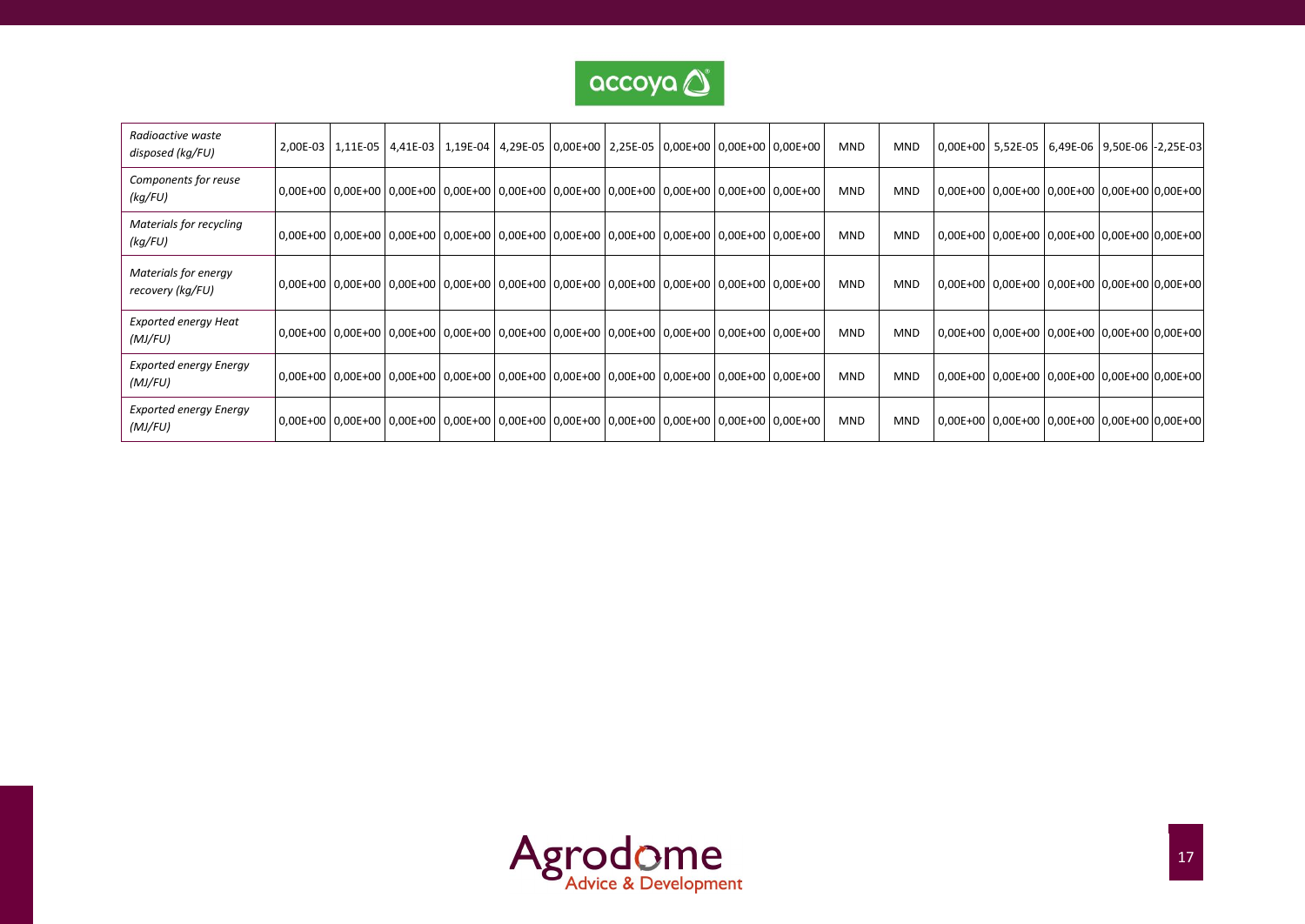

### Representativeness of the production process

### Purchase of raw materials

Because Accsys does not have fixed suppliers for additional materials data from the Ecoinvent database, version 3.6 and the NMD database version 3.4 were used.

# Data quality

Accsys has handed over the physical and digital documentation , as well as a material statement with the quantities of material required for the tested element. For the generic Accoya® wood the background report that was external reviewed in 2022 is used.

Energy consumption of equipment and equipment required to manufacture the product under investigation is based on consumption figures for 2021.

With the exception of the manufacturing phase, standard values have been used where appropriate in accordance with Ecoinvent 3.6. This applies in particular to transport distances, processing in the waste phase and the choice of means of transport. Return transports loaded/unloaded are as per the manufacturer's instructions.

Production processes can change over time. The information used in this LCA of the production process of the element is based on measurements and observations from 2021/22 (energy, waste percentages, quantities net per element, production volume). Data from supplying companies are all of the most recent date possible.

#### **Accountability**

The LCA study was conducted by Agrodome B.V. in 2022.

The data provided by Accsys have been extensively discussed with Agrodome B.V.

The final version of the LCA study has been submitted to SGS for external peer review.

The LCA is carried out according to EN 15804 +A1 and +A2 in compliance with the standards from the ISO 14000 series: 14025, 14040 and 14044.

When calculating the environmental impact categories, Simapro, version 9.0.0.49 and the Ecoinvent database, version 3.6 are used.

When making calculations in Simapro, the long-term effects (emissions that can occur after 100 years) are not taken into account. The effects of capital goods and infrastructural processes are included.

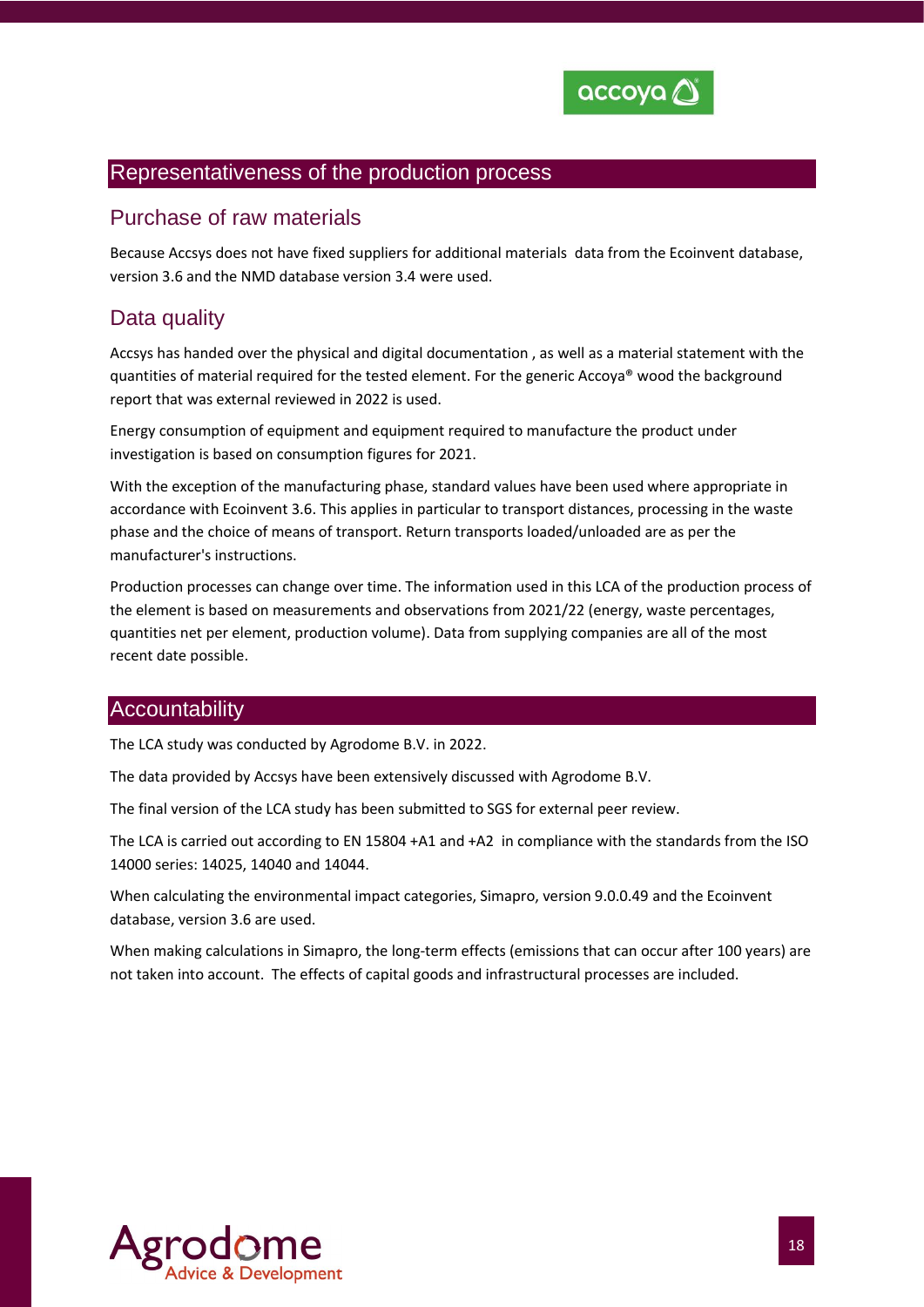

#### References

#### **ISO 14040**

ISO 14040:2006-10, Environmental management - Life cycle assessment - Principles and framework; EN ISO 14040:2006

#### **ISO 14044**

ISO 14044:2006-10, Environmental management - Life cycle assessment - Requirements and guidelines; EN ISO 14040:2006

#### **ISO 14025**

ISO 14025:2011-10: Environmental labels and declarations — Type III environmental declarations — Principles and procedures

#### **EN 15804+A1**

EN 15804+A1: 2013: Sustainability of construction works — Environmental Product Declarations — Core rules for the product category of construction products

#### **EN 15804+A2**

EN 15804+A2: 2019: Sustainability of construction works — Environmental Product Declarations — Core rules for the product category of construction products

#### **EN 17213**

EN 17213: 2020 : Windows and doors- Environmental Product Declarations – Product category rules for windows and pedestrian doorsets

#### **Sissy Verspeek en Fred van der Burgh, 2022**

Background EPD report, Life cycle analysis, Accoya® Wood – window frames: 'fixed' and 'tilt and turn', Agrodome B.V. Wageningen, the Netherlands